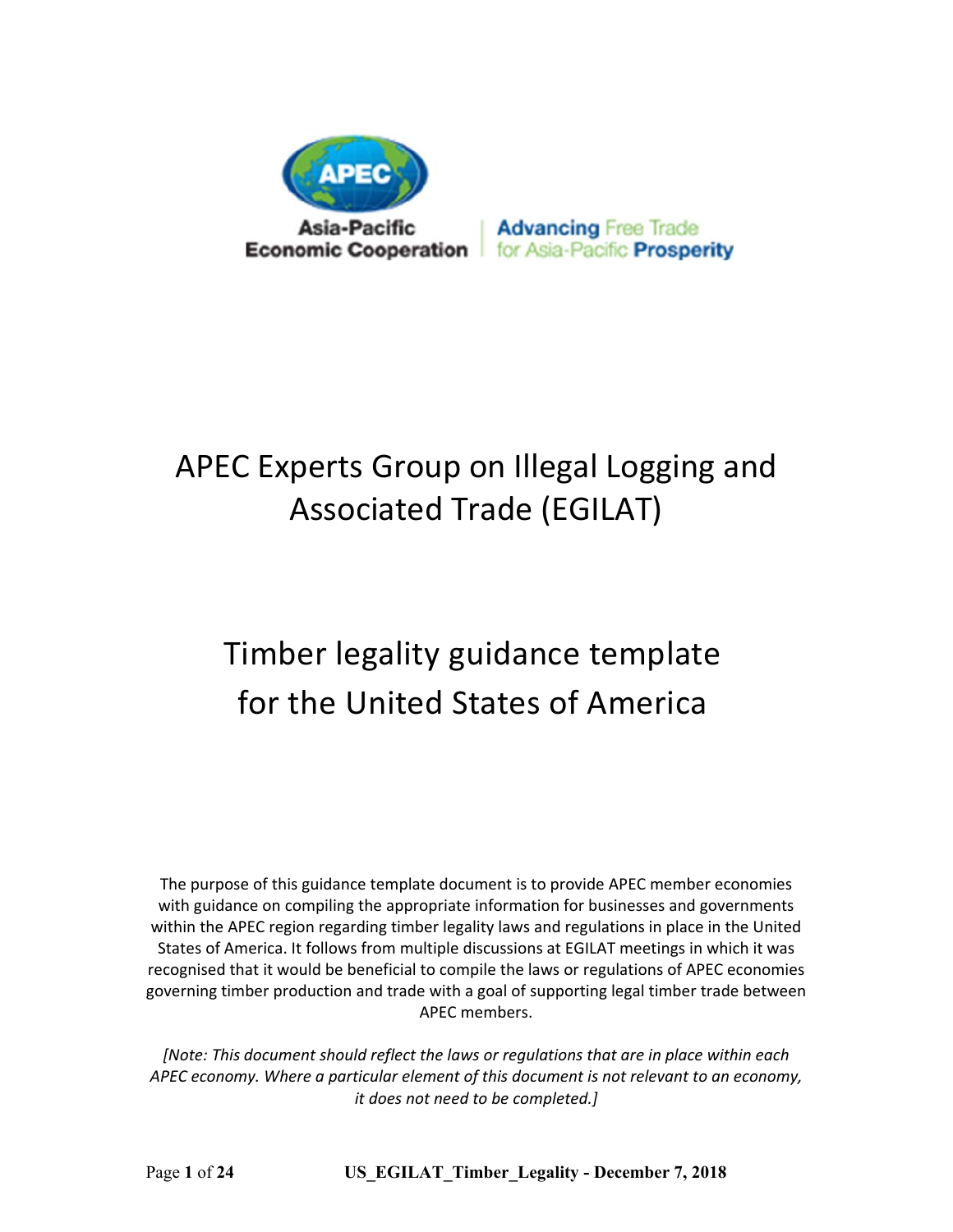#### **Introduction to the Guidelines for the United States of America**

Forest ownership and management in the United States is highly decentralized. Across the 50 states of which the United States is comprised, a broad array of laws, regulations, policy instruments, best management practices and capacity building programs are utilized to promote and enforce legal and sustainable forest management.

The United States does not utilize any centralized system for legality verification, due to its decentralized forest governance structure. There is no single specific nationwide government-issued document to denote legality. Similarly, across the 50 states and local jurisdictions with forest governance responsibilities, diverse requirements apply to timberland management and timber harvesting. Documents – if any – associated with compliance are likewise diverse in format and content.

The majority of forest land in the United States is privately owned. The U.S. legal system provides strong protections for personal property and U.S. citizens and enterprises value their property rights highly. Landowners of all types have readily available administrative and judicial options to resolve any dispute arising over use and access to their lands and title to timber assets.

U.S. timber producers face a highly competitive commercial environment in which forest management impacts the market value of timber resources in addition to producer reputation and enterprise sustainability. Strong stewardship is essential to maximizing returns on investment (RoI) of timber assets. The decentralized U.S. forest governance system is highly compatible with market-driven timber quality requirements.

A comprehensive non-government study was undertaken in 2008 to assess the status of lawful and sustainable harvest of certain U.S. wood exports<sup>i</sup>. Conclusions of the study providing context for these Guidelines included the following: (1) "there is less than a 1% risk of any illegal wood entering the U.S. hardwood supply chain. This is due to the combined effects of clear and fully enforced property rights, multi-generational family forest ownership, respect for the rule of law, and a strong civil society; and (2) "given the safety-net of national and state regulations and programs that address unlawful conduct and faulty forest practices, the need for traceability, independent chain of custody and/or controlled wood certification to demonstrate legality should not be a crucial consideration for U.S. sourcing of hardwood products." This study is included in full in the Attachments segment of these Guidelines.

With respect to trade, although not a legality assurance system for imported timber, the U.S. has in place the [U.S. Lacey Act](https://www.aphis.usda.gov/aphis/ourfocus/planthealth/import-information/SA_Lacey_Act), amended in 2008. The Lacey Act prohibits trade in timber and wood products taken, possessed, transported, or sold in violation of any law, treaty, or regulation of the United States, any Indian tribal law, any foreign law, or any law or regulation of any State, and enforcement action may be taken for anyone trading in wood harvested in violation of those laws.

**\* Please note that there are hyperlinks throughout this document. Please press "Ctrl" + click on underlined words for more information about the topic.\***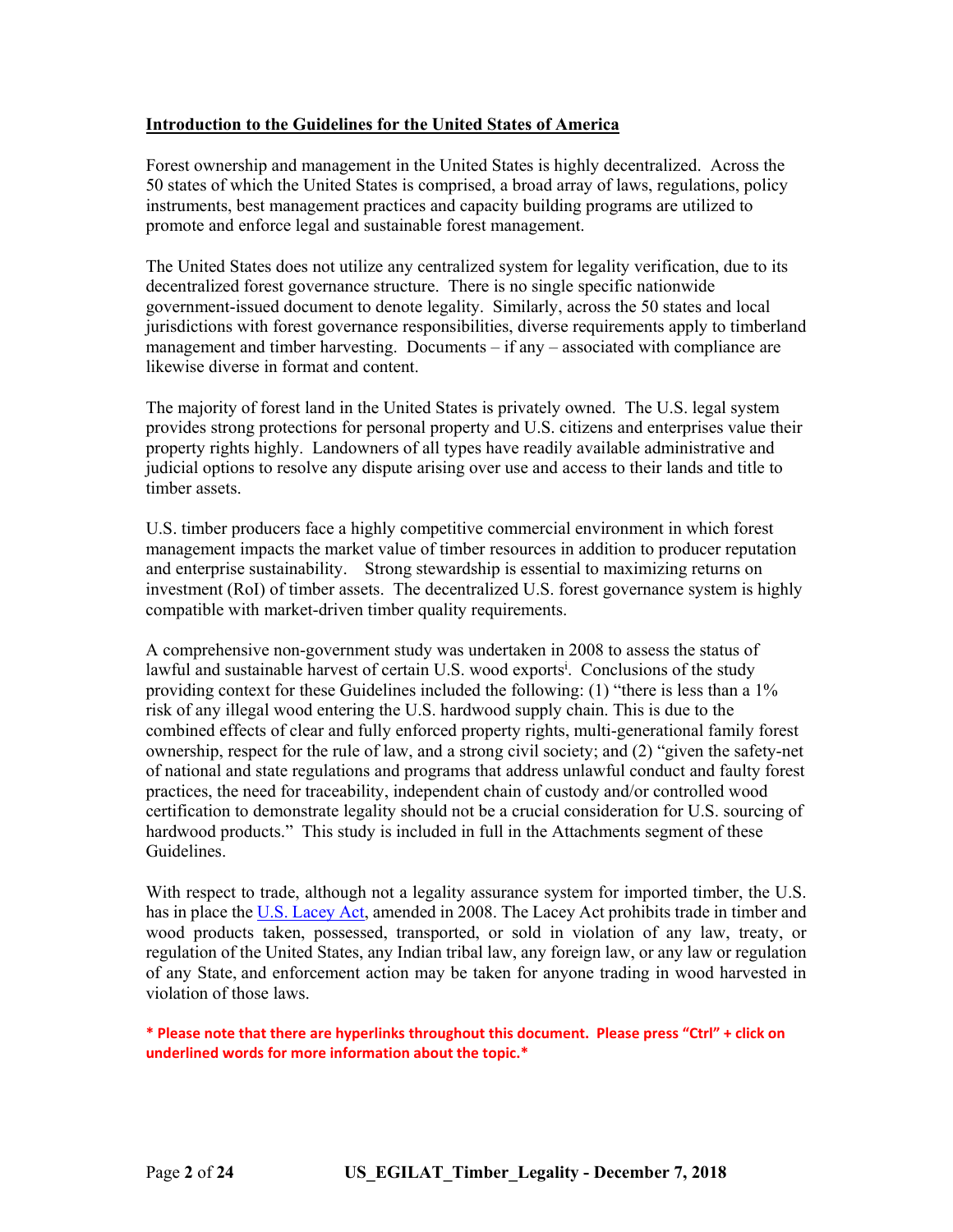## **Overview of Timber Legality in the United States of America**

*NOTE: This section should provide general information on forestry and the timber industry in the United States of America.* 

*This section may include information that answers the following questions:* 

- *Who owns forests in the U.S. (public, private, indigenous)?*
- *Are there forests in the U.S. with different statuses (protected, production)?*
- *Are there multiple jurisdictions for managing forests in the U.S.?*
- *Which bodies or institutions are responsible for managing and regulating forests in the U.S.?*

**\* Please note that there are hyperlinks throughout this document. Please press "Ctrl" + click on underlined words for more information about the topic.\*** 

There are three forest ownership types in United States:

- (1) Federal
- (2) State/Tribal/County/Municipal
- (3) Private

Breakdown of forest land by ownership categoriesii:

| <b>Ownership Category</b>            | Percent  | Area (hectares)                    |  |
|--------------------------------------|----------|------------------------------------|--|
|                                      | of Total |                                    |  |
| Federal                              | 31%      | 96,505,000 ha                      |  |
| State, Tribal, County, and Municipal | $11\%$   | 33,467,000 ha, of which            |  |
|                                      |          | 7,527,153 ha are under Tribal      |  |
|                                      |          | ownershipiii                       |  |
| Private                              | 58%      | 180,113,000 ha, of which           |  |
|                                      |          | Private corporate: 59,678,000 ha   |  |
|                                      |          | Private non-corporate: 120,434,000 |  |
|                                      |          | ha                                 |  |
| Total:                               | 100%     | 310,085,000 ha                     |  |

#### **How do you classify forests by types (protected forest, production forest, etc.)?**

Some lands in the United States are designated specifically for timberland/production use and some lands are designated as reserved forest. However, many lands are considered multiple use forestland. Multiple use forestland is managed and used for a combination of production, protection, recreation, aesthetics and other services that forests provide. (US FS-1036, August 2014).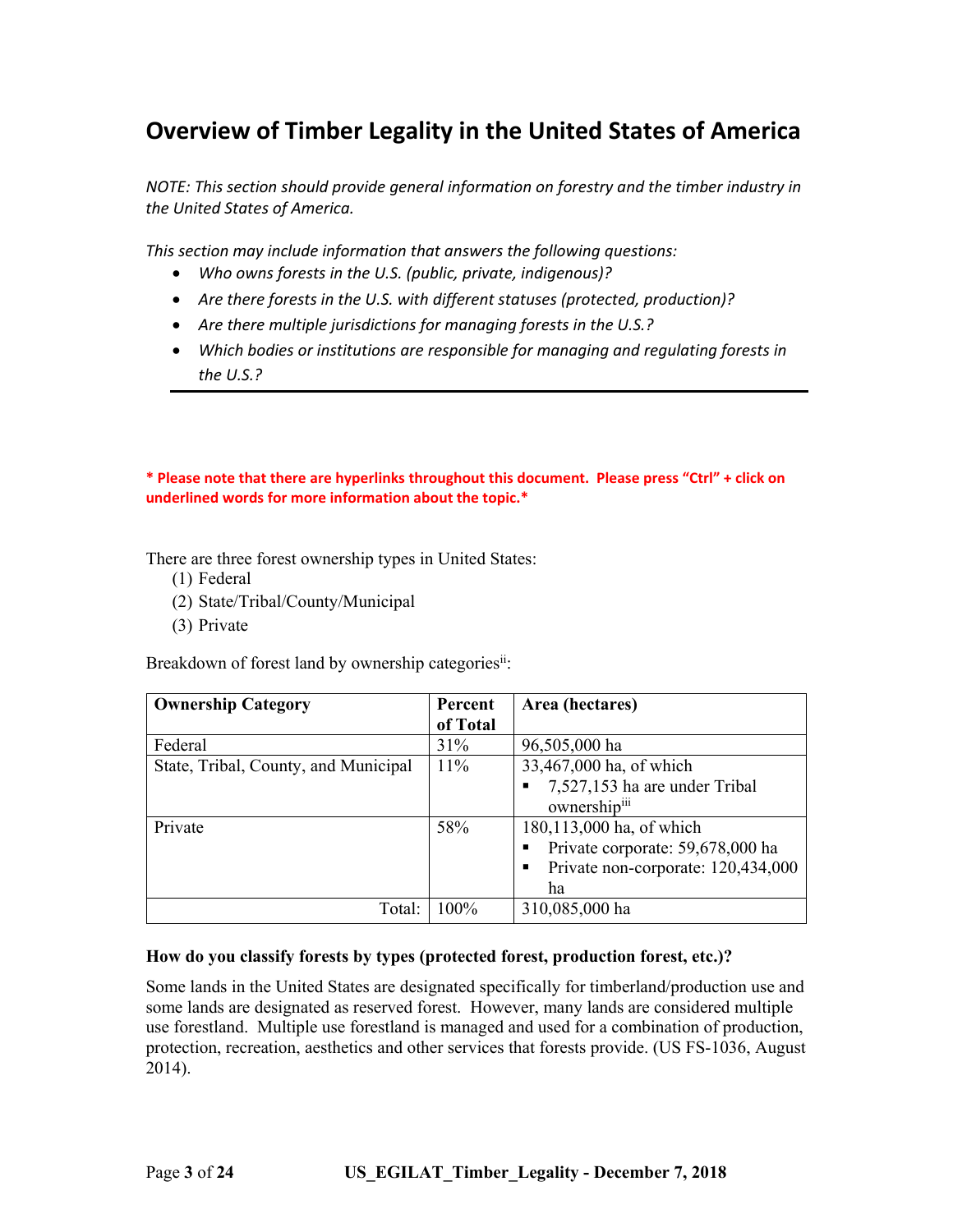| <b>Forest Type</b>      | Area (hectares) | <b>Detail</b>                       |
|-------------------------|-----------------|-------------------------------------|
| Timberland              | 211,000,000 ha  | Production use                      |
| <b>Reserved Forests</b> | 30,000,000 ha   | Lands not managed for               |
|                         |                 | timber harvest; in most cases       |
|                         |                 | harvest is prohibited by law        |
|                         |                 | on these lands. <sup>iv</sup> These |
|                         |                 | reserved forests include            |
|                         |                 | "National Parks" and federal        |
|                         |                 | and state lands set aside for       |
|                         |                 | conservation or protection.         |
| <b>Other Forests</b>    | 76,000,000 ha   | Woodlands, scrub forests,           |
|                         |                 | urban forests. The main             |
|                         |                 | purpose of these forests are        |
|                         |                 | not for timber production.          |
|                         |                 | However, to ensure healthy          |
|                         |                 | ecosystems of these areas,          |
|                         |                 | harvesting may occasionally         |
|                         |                 | occur on these lands.               |

Source: Forest Inventory and Analysis Program, 2012 data

#### *About the Forest Inventory and Analysis Program*

One of the most robust, longest running domestic forest inventory and analysis systems in the world, the U.S. Forest Service's [Forest Inventory and Analysis Program \(FIA](https://www.fia.fs.fed.us/)) has been in continuous operation since 1930, with a mission to "make and keep current a comprehensive inventory and analysis of the present and prospective conditions of and requirements for the renewable resources of the forest and rangelands of the U.S." Using the latest technologies to acquire data through remote sensing and field activities, and in cooperation with States, industry, academia, and private landowner partners, the FIA reports on the most current information about forest health and productivity in each State every five years (FIA Fact Sheet Series 2/3/05).

The FIA program also conducts [Timber Products Output \(TPO\) studies](https://www.fia.fs.fed.us/program-features/tpo/) to estimate industrial and non-industrial uses of round wood in each US state. The studies determine location, size and types of mills in a state, the volume of round wood received by product species and geographic origin. The studies also identify the volume, type and disposition of wood residues generated during primary processing. FIA conducts logging utilization studies to relate TPO to inventory volume.

#### **Who is in charge of the management of forests? Which department is in charge of the system on Restriction of Illegal logging and Associate Trade, and what is their contact information?**

#### U.S. Forest Governance Structure

In the United States, a broad array of federal, state, local government, and tribal laws, regulations, policy instruments, capacity building programs, and best management practices are used to promote and enforce legal and sustainable forest management. The diversity of these approaches and their democratic underpinnings are a fundamental characteristic of the governmental structure and forest policy and management in the United States.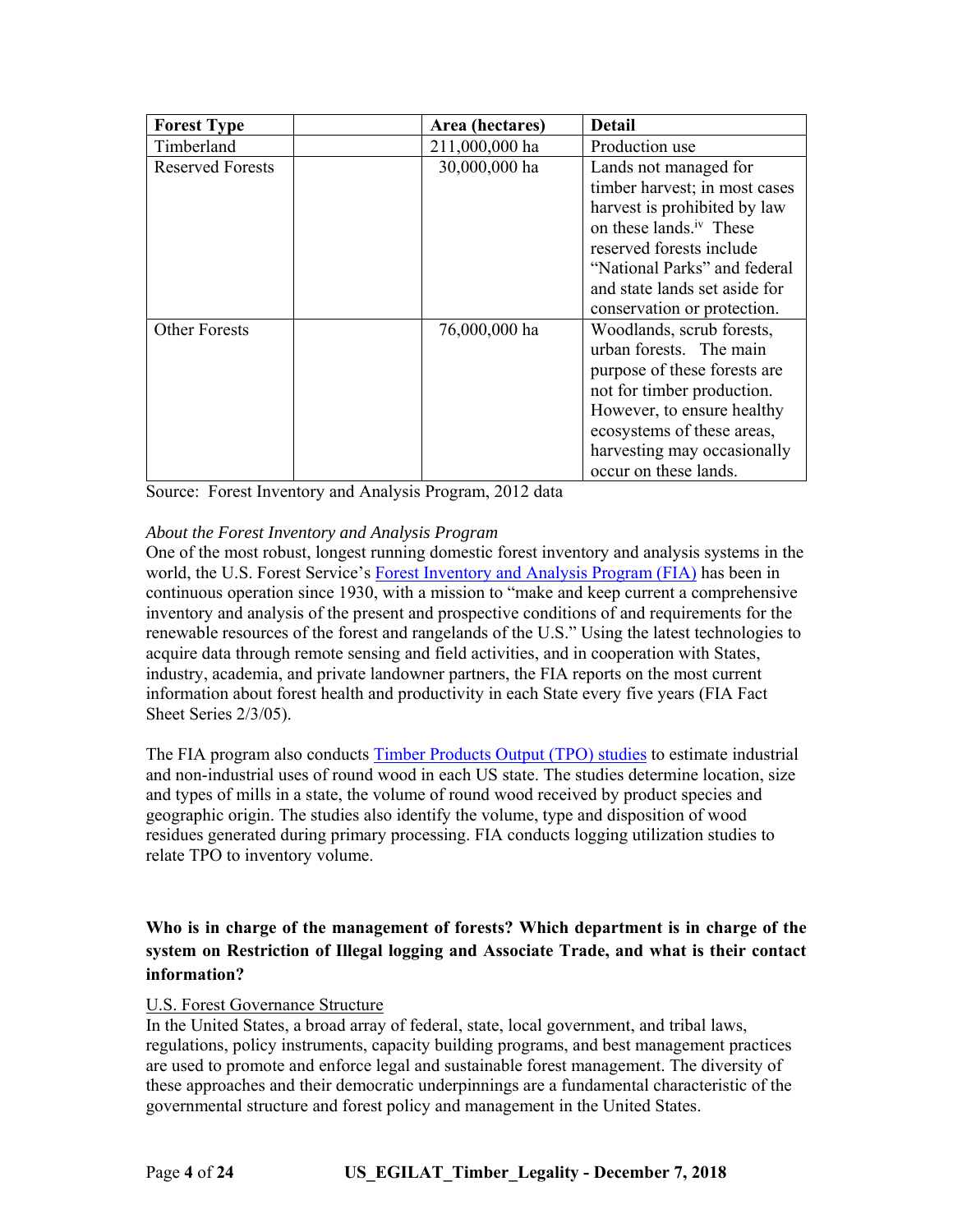Over 50% of forest land in the United States is owned and managed by more than 10 million private owners. The largest percentage of these forests are 'family and individual' owned parcels of forest lands averaging less than 10 ha in size<sup>v</sup>. These owners represent a diverse group of people who have many reasons for owning their forest land.

Federal and State agencies manage public lands for the American population for a multitude of uses, including conservation, production, and recreation.

Tribes, in association with the Bureau of Indian Affairs, manage their forested lands for similar uses, in particular cultural uses for Tribal citizens.

#### Federal Public Lands

A number of federal agencies have a role in managing federal public forest land. The following federal agencies are most involved in implementing and enforcing laws regarding management of federal forest lands:

- U.S. Department of Agriculture (USDA) Forest Service
- U.S. Department of the Interior (DOI) Fish and Wildlife Service
- DOI Bureau of Land Management
- DOI "National Park Service"
- Other agencies, including the U.S. Department of Defense (DOD)

#### State Lands and Private Lands

There are 50 states in the United States. While there are some federal laws that regulate all forest land, timber harvesting laws for non-federal forests are mainly enacted, implemented, and enforced at the State level. Because of this, the State level forestry and environmental regulatory agencies play a significant role in regulation of forestry activities in their State and determination of legality of timber harvests.

In 2000, 1,453 state government agencies or entities (departments, bureaus, divisions, and commissions) were known to implement policies and programs that influenced the condition (use, management, protection) of non-federal forests (Ellefson et al., 2001 and 2002).

Of that total, approximately 540 state government agencies or entities were engaged in some manner in the regulation of forestry practices on non-federal forests, 37 of which had forestry-related regulatory functions as their sole responsibility (issuance of permits, enforcement of rules, licensing of occupations). The remaining 500 or so entities exercised regulatory duties that were viewed as part of broader program responsibilities focused on non-federal forests (for example, chemical and pesticide abatement, resource protection [fire, insects, diseases], water pollutant management, air pollutant management, forest and wildlife management, mine and mineral reclamation, watershed and wetland management, waste management, and public health programs).

#### Tribal Lands

According to federal US law, a federally recognized tribe is an American Indian or Alaska Native tribal entity that is recognized as having a government-to-government relationship with the United States, with the responsibilities, powers, limitations, and obligations attached to that designation, and is eligible for funding and services from federal agencies.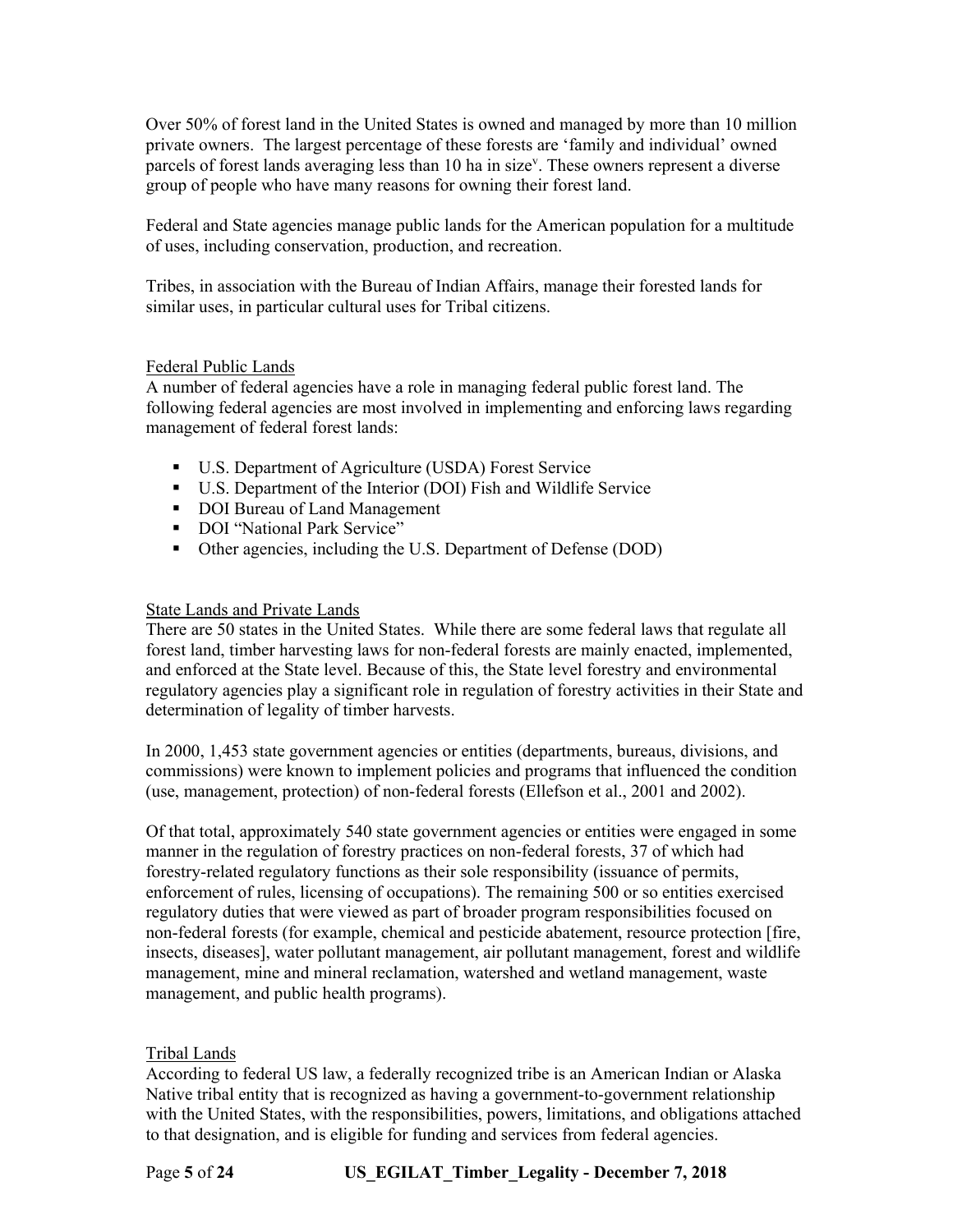Furthermore, federally recognized tribes are recognized as possessing certain inherent rights of self-government (i.e., tribal sovereignty) and are entitled to receive certain federal benefits, services, and protections because of their special relationship with the United States. At present, there are 567 federally recognized American Indian and Alaska Native tribes and villages.

Tribes possess all powers of self-government except those relinquished under treaty with the United States, those that Congress has expressly extinguished, and those that federal courts have ruled are subject to existing federal law or are inconsistent with overriding -domestic policies. Tribes, therefore, possess the right to form their own governments; to make and enforce laws, both civil and criminal; to tax; to establish and determine membership (i.e., tribal citizenship); to license and regulate activities within their jurisdiction; to zone; and to exclude persons from tribal lands. Limitations on inherent tribal powers of self-government are few, but do include the same limitations applicable to states, e.g., neither tribes nor states have the power to make war, engage in foreign relations, or print and issue currency.

The 'federal Indian trust responsibility' is a legally enforceable fiduciary obligation on the part of the United States to protect tribal treaty rights, lands, assets, and resources, as well as a duty to carry out the mandates of federal law with respect to American Indian and Alaska Native tribes and villages<sup>vi</sup>.

Ownership status of lands within Indian Country can be complex. There are three basic categories of land tenure: tribal trust lands, allotted trust lands, and fee lands. Most fall in the first category where lands are held in trust by the United States government for the use of a tribe. The United States holds the legal title, and the tribe holds the beneficial interest. The land is held communally by the tribe and is managed by a tribal government.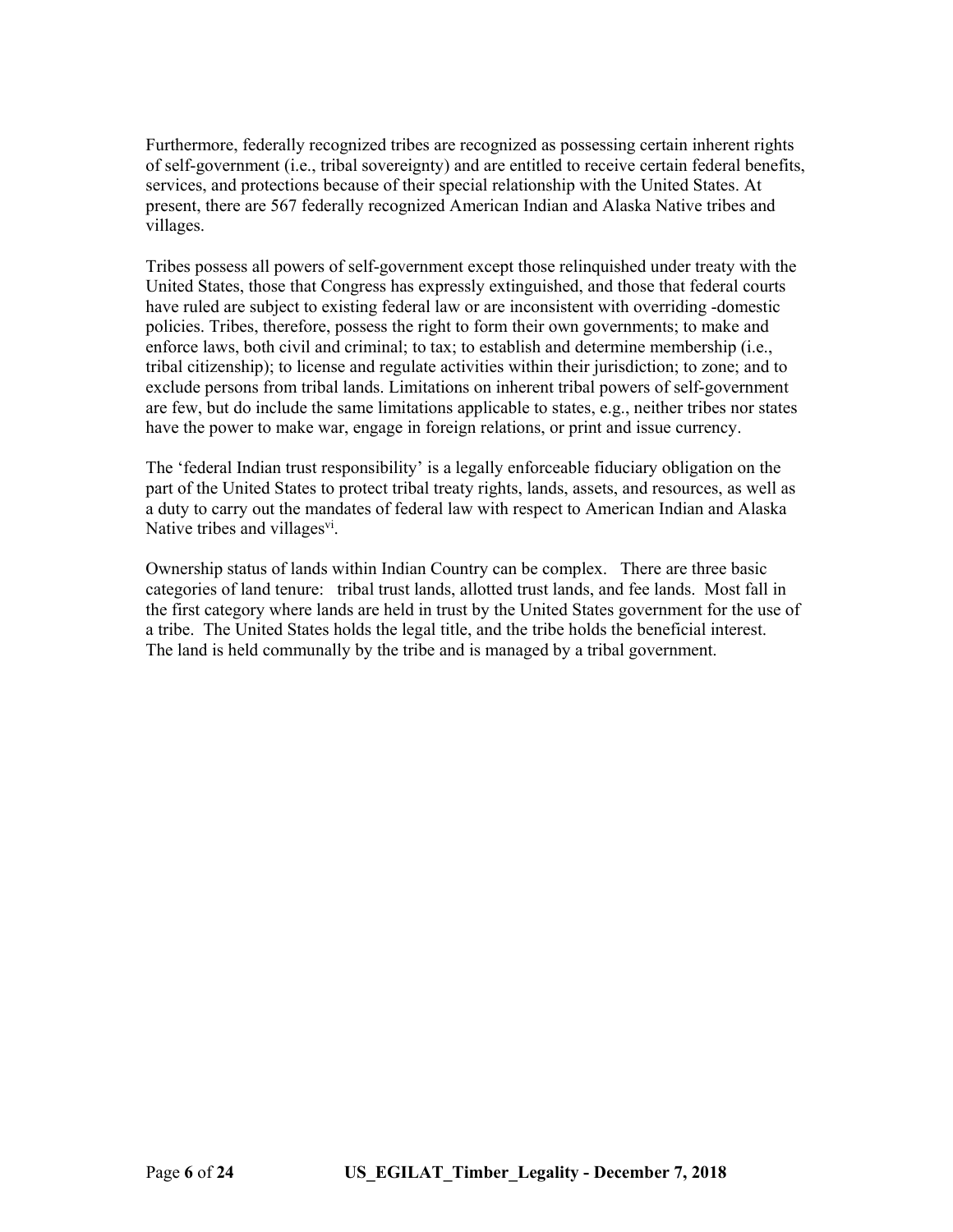# **Which laws regulate timber harvesting and exportation in the United States of America?**

*NOTE: This section should provide a simple list of laws or regulations that regulate timber harvesting and exportation in the U.S. These laws may include laws that:* 

- *Authorise or regulate the harvesting or exportation of timber;*
- *Prohibit or regulate timber harvesting in specified locations, such as in parks, reserves, or protected areas;*
- *Prohibit or regulate harvesting or exportation of specific tree species;*
- *Require any type of payment, such as royalties, stumpage, or other fees, for the right to harvest timber;*
- *Grant legal rights of use and tenure in relation to the place in which timber is harvested to people or groups of people, such as indigenous peoples;*
- *Prohibit or regulate the transportation, export, import, or transhipment of timber or wood products;*
- *Regulate the possession, purchase, sale, or processing of timber or wood products; and*
- *Otherwise must be complied with for timber or wood products to be considered legally harvested or exported.*

*Please list and provide links to these laws and regulations.* 

#### **\* Please note that there are hyperlinks throughout this document. Please press "Ctrl" + click on underlined words for more information about the topic.\***

In the United States there is no single/universal type of approval or regulation associated with felling. This is due to the decentralized structure of forest management governance and diversified ownership types. Accordingly, there are no single/universal types of documents associated with felling.

*1) Timber Harvest on Federal Lands* 

Numerous laws and policies govern timber harvest on federal public lands, the main ones being the "National Forest Management Act" (NFMA), the Federal Land Policy & Management Act (FLPMA), National Environmental Policy Act (NEPA), Clean Water Act (CWA), "National Forest Roads and Trails Act," and Endangered Species Act. Details of each are provided below.

All timber harvests on federal lands require comprehensive management plans, as well as the analysis of environmental impacts, alternatives to the proposed logging plans, and a public consultation period. Under NEPA, the public has the opportunity to comment on the plans and weigh in on agency decision-making. Federal land management agency

Page **7** of **24 US\_EGILAT\_Timber\_Legality - December 7, 2018**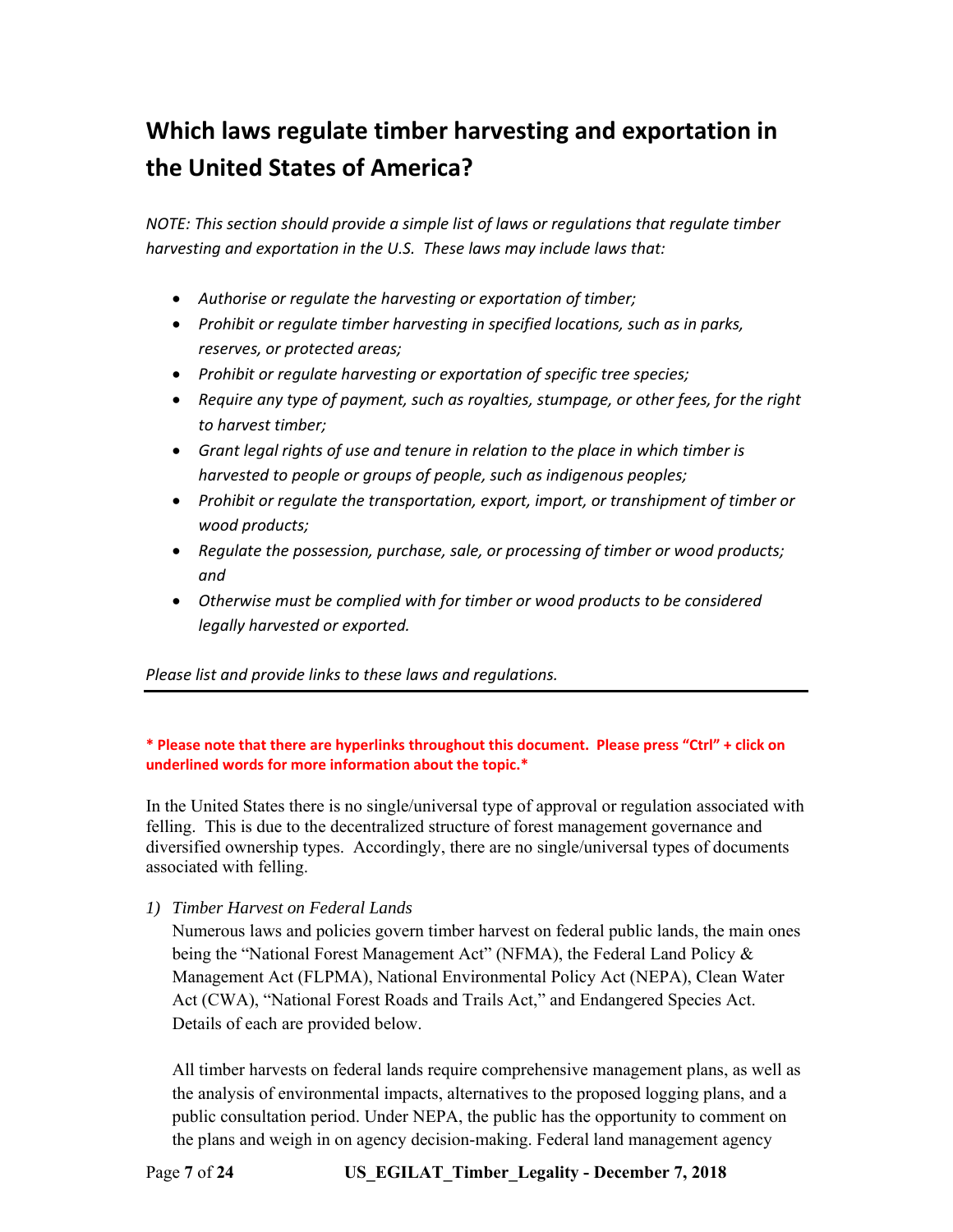employees are responsible for monitoring federal logging and other activities. The public has a right to hold federal agencies accountable for compliance with federal environmental laws. There are numerous regulations and different kinds of permits/contracts required depending on the type of complexity and value/sale of the forest product. The following links provide more specific information in regards to:

#### U.S. Forest Service Lands:

<http://www.fs.fed.us/forestmanagement/products/contracts.shtml>

#### Bureau of Land Management Lands:

[https://www.blm.gov/programs/natural-resources/forests-and-woodlands/forest-product](https://www.blm.gov/programs/natural-resources/forests-and-woodlands/forest-product-permits)permits

[https://www.blm.gov/programs/natural-resources/forests-and-woodlands/stewardship](https://www.blm.gov/programs/natural-resources/forests-and-woodlands/stewardship-contracting)contracting

Federal laws applicable to the harvesting of timber on federal public lands:

- [National Environmental Policy Act \(1970\):](https://www.epa.gov/nepa/what-national-environmental-policy-act) requires federal agencies to evaluate the environmental and related social and economic effects of their proposed actions, and provide opportunities for public review and comment on those evaluations.
- [The National Forest Management Act \(1976\):](https://www.fs.usda.gov/main/planningrule/history) dictates US Forest Service planning activities on the federal lands under US Forest Service management, and numerous rules and regulations stipulate forest management activities on federal lands.
- [Federal Land Policy and Management Act \(1976\):](https://www.blm.gov/download/file/fid/4518) consolidates and articulates US Bureau of Land Management's (BLM's) management responsibilities, and in particular this law proclaims multiple use, sustained yield, and environmental protection as the guiding principles for public land management.
- **•** [Organic Act of 1916:](https://www.nps.gov/grba/learn/management/organic-act-of-1916.htm) created the US National Park Service and its mission as managers for the conservation of National Parks and monuments.
- [Forest Resources Conservation and Shortage Relief Act \(1990\):](https://www.law.cornell.edu/cfr/text/36/part-223/subpart-F) 100% export ban on logs from Federal lands west of the 100th meridian, and a ban in 1995 on log exports from State and other public lands (excluding Indian land) west of the 100th meridian. Ban on exports of unprocessed round wood harvested from federal lands in Alaska;
- **[Tribal Forest Protection Act \(TFPA\) 2004:](https://www.fs.usda.gov/detail/r5/workingtogether/tribalrelations?cid=stelprdb5351850) authorizes the Secretaries of the** Department of Agriculture and the Department of the Interior to give special consideration to tribally-proposed Stewardship Contracting or other projects on Forest Service or Bureau of Land Management (BLM) Land bordering or adjacent to the Indian trust land to protect the Indian trust resources from fire, disease, or other threat coming off that Forest Service or BLM land.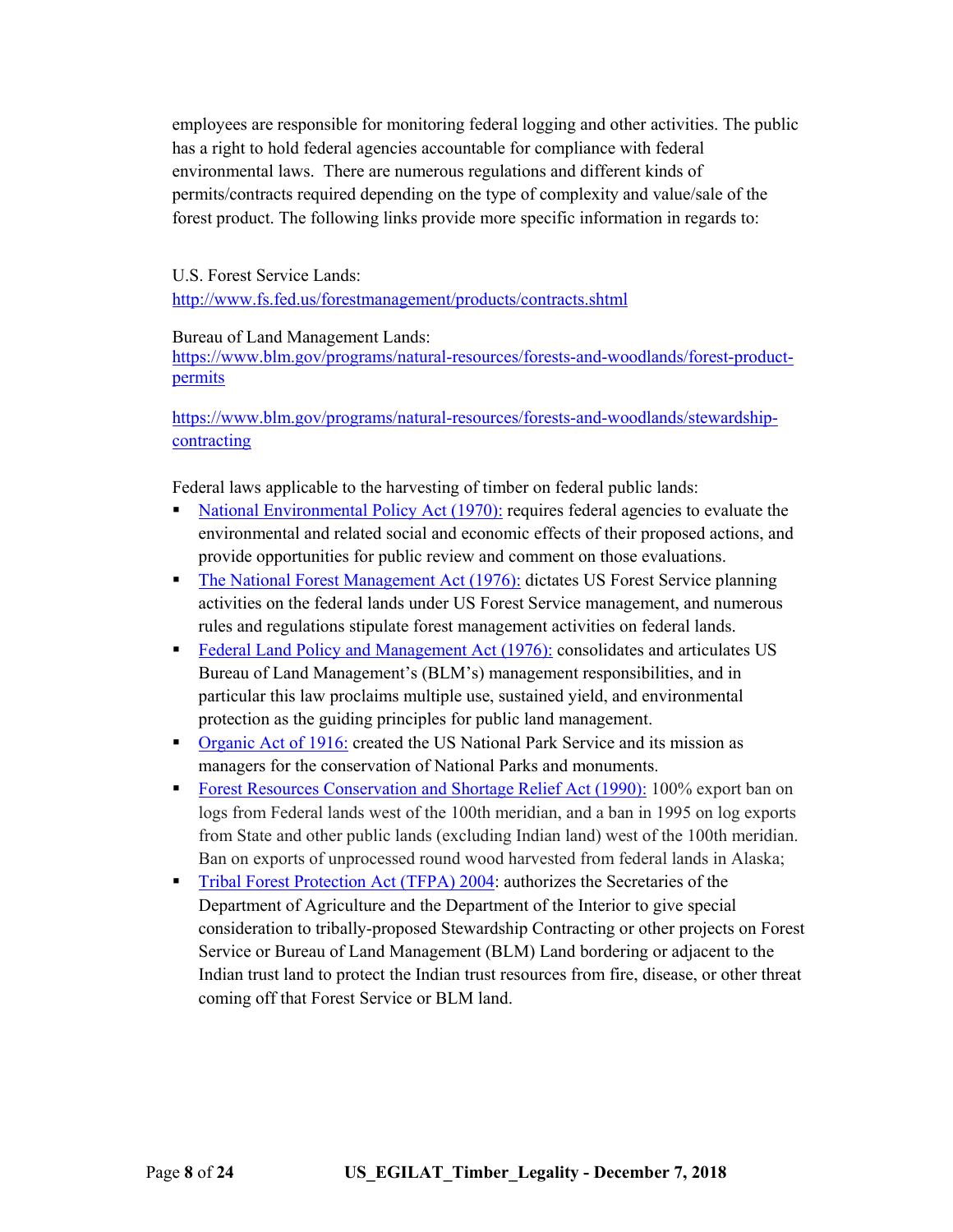#### *2) Timber Harvest on State and Private Lands*

Each of the 50 states of the U.S. has developed its own State-specific laws and requirements to regulate forest management, timber harvesting, exportation, taxes/royalties, land rights, and sale of wood products from non-federal forest lands in their State. In some States, there are also specific local and county laws.

The legal steps and accompanying documentation a company or individual must comply with when harvesting or trading timber is highly dependent upon the regulations and laws of the State in which the timber is harvested and where the wood products businesses operate; and in some cases, specific to the type of product they are manufacturing or trading.

Regulatory measures vary greatly among States. Some have fairly stringent mandatory regulatory forest management requirements; others rely on voluntary best management practices. Taxation and financial rules also vary among the different States, with some applying a tax at harvest in lieu of (and sometimes in addition to) annual assessments (Seneca Study).

A variety of government incentive programs at the federal, state, and local levels, such as the [Forest Stewardship Program](https://www.fs.fed.us/cooperativeforestry/programs/loa/fsp.shtml), offer technical assistance, financial assistance, and tax relief for landowners who proactively practice responsible forest management.

The best way to determine legality requirements is to identify the State(s) in which the timber was harvested and/or the State in which the business is operating, and consult the relevant State Forestry agency and/or Department of Natural Resources.

Hyperlinks to the forest management agency of each State can be found through the internet based tool described below.

The [National Association of State Foresters](https://stateforesters.org/about/who-we-are) launched in February 2018 a new web based timber assurance tool to present US trading partners, governments, corporations and other interested entities with State information pertinent to the legality and sustainability of timber and wood products procured within the bounds of the United States and its territories. The website provides information that demonstrates realistic assurances of the low-risks posed from procuring US forest-based products from illegal and/or unsustainable sources. The web-based tool can be found at the following link: <https://www.stateforesters.org/timber-assurance/>

#### *Non-forestry-specific federal laws (all states and all ownership types)*

In addition to any state and locals laws, listed below are the federal laws that are applicable across all 50 states and all land ownership types.

**[Endangered Species Act \(1973\):](http://www.nmfs.noaa.gov/pr/laws/esa/)** The purpose of the Endangered Species Act (ESA) is to protect and recover imperiled species and the ecosystems upon which they depend. Under the ESA, species may be listed as either endangered or threatened. "Endangered" means a species is in danger of extinction throughout all or a significant portion of its range. "Threatened" means a species is likely to become endangered within the foreseeable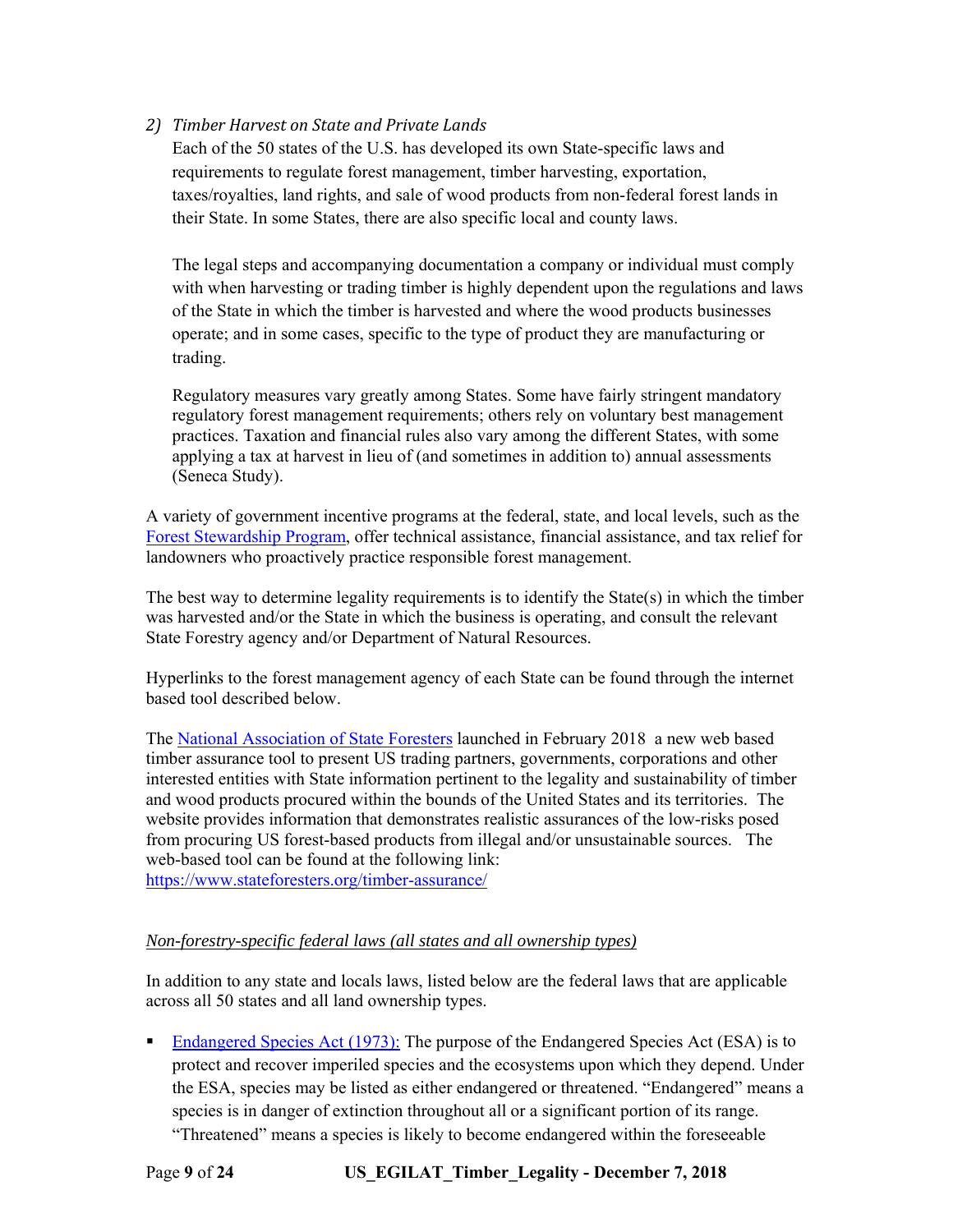future. All species of plants and animals, except pest insects, are eligible for listing as endangered or threatened.

- o Under the ESA, the U.S. Fish & Wildlife Service has been designated to carry out the provisions of Convention on International Trade in Endangered Species of Wild Fauna and Flora (CITES) through the Division of Management Authority and the Division [of Scientific Authority. CITES](https://www.fws.gov/international/cites/) requires each Party to regularly submit reports on how they are implementing the Convention. These reports may contain information on legislative and regulatory changes, as well as law enforcement, permitting, communications, and administrative matters. U.S. Reports can be found at this link:https://www.fws.gov/international/cites/
- [Clean Water Act \(1972\):](https://cfpub.epa.gov/watertrain/moduleFrame.cfm?parent_object_id=1522&object_id=1528) aimed at protecting clean water and wetlands.
- [Clean Air Act \(1973\):](https://www.epa.gov/laws-regulations/summary-clean-air-act) requires federal agencies and states to have programs in place to protect air quality and visibility, including controls on prescribed burning and the use of ozone-depleting chemicals.
- The Coastal Zone Management Act (1972) (CZMA) establishes a program designed to protect and restore the United States' coastal communities and resources. As forestry in the U.S. is considered a non-point source of pollution, each State is required to develop a set of forestry [best management practices \(BMPs\)](https://www.stateforesters.org/bmps/) designed to protect soil and water quality.
- [Federal Insecticide, Fungicide, and Rodenticide Act \(FIFRA\) \(1996\):](https://www.epa.gov/laws-regulations/summary-federal-insecticide-fungicide-and-rodenticide-act) regulates chemical use in forest stands, whether for insect control or for vegetation management (Seneca).
- [Plant Protection Act \(2000\):](https://www.aphis.usda.gov/brs/pdf/PlantProtAct2000.pdf) Prevents the introduction of forest and plant pests into the United States, or the dissemination of forest and plant pests within the United States.

#### *3) Timber Harvest on Tribal Lands*

 [The National Indian Forest Resources Management Act \(NIFRMA\) \(1990\)](http://uscode.house.gov/view.xhtml?path=/prelim@title25/chapter33&edition=prelim) - enacted as Title III of Public Law 101-630 (1990) – provides guidance on a range of challenges and objectives for Federal trust administration to support sustainable management of Indian forests.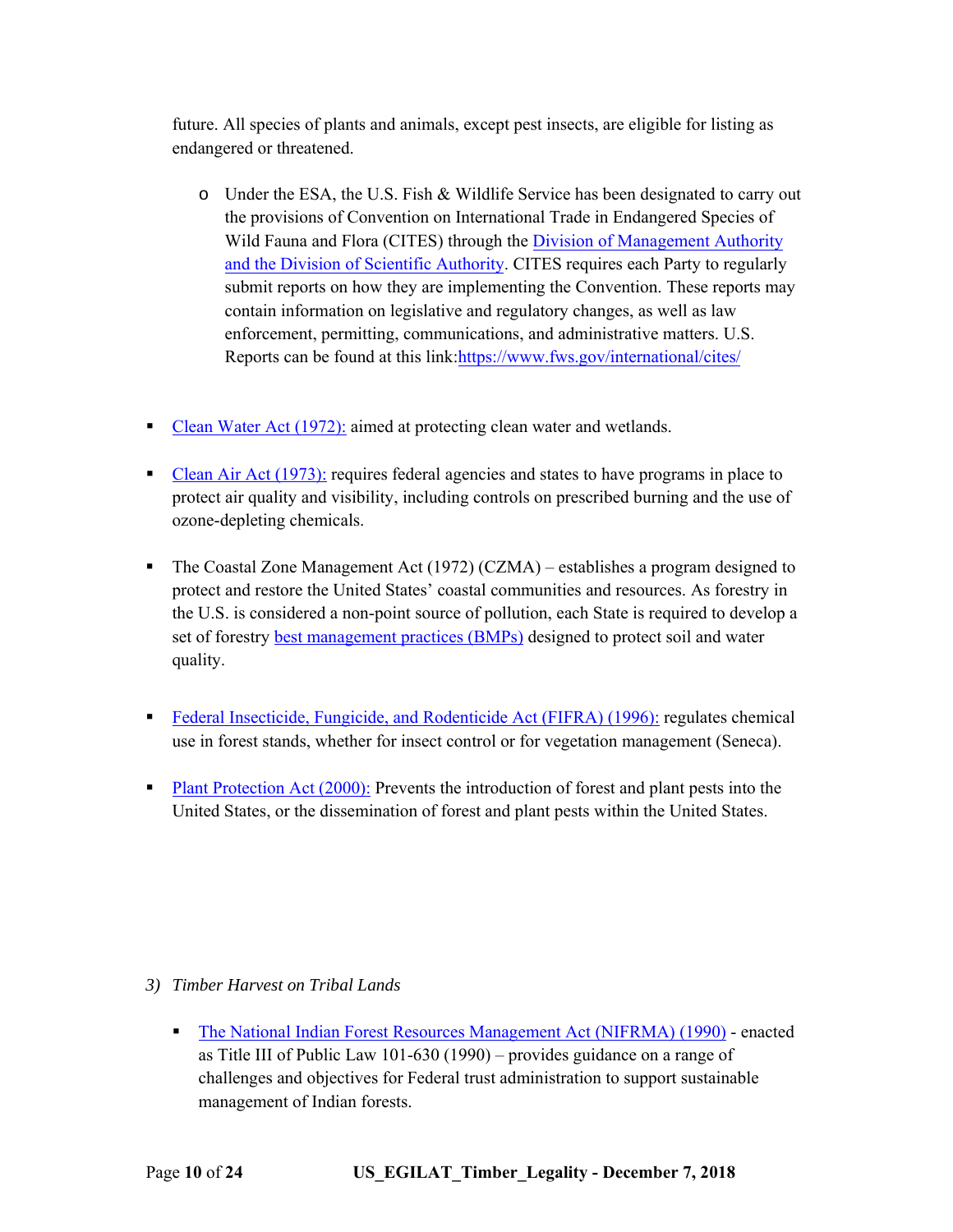- Department of the Interior Bureau of Indian Affairs Indian Forest Management Handbook and Directives: Provides information and procedures applicable to forest management on Indian forest trusts, including contracts, permits, and forest management planning: http://www.bia.gov/[bia/ots/dfwfm/forest-management](https://www.bia.gov/bia/ots/dfwfm/forest-management-documents)documents.
- [The Intertribal Timber Council periodically](http://www.itcnet.org/resources/directory.html) updates and publishes the Indian Forestry and National Resources National Directory.
- NIFRMA (section 3111) directs the Secretary of the Department of the Interior (DOI), in consultation with the affected Indian tribes, to obtain periodic independent assessments of the status of Indian forest resources and their management every 10 years. Since [the law was enacted, there have been three assessments](http://www.itcnet.org/issues_projects/issues_2/forest_management/assessment.html) completed in 1993, 2003, and 2013.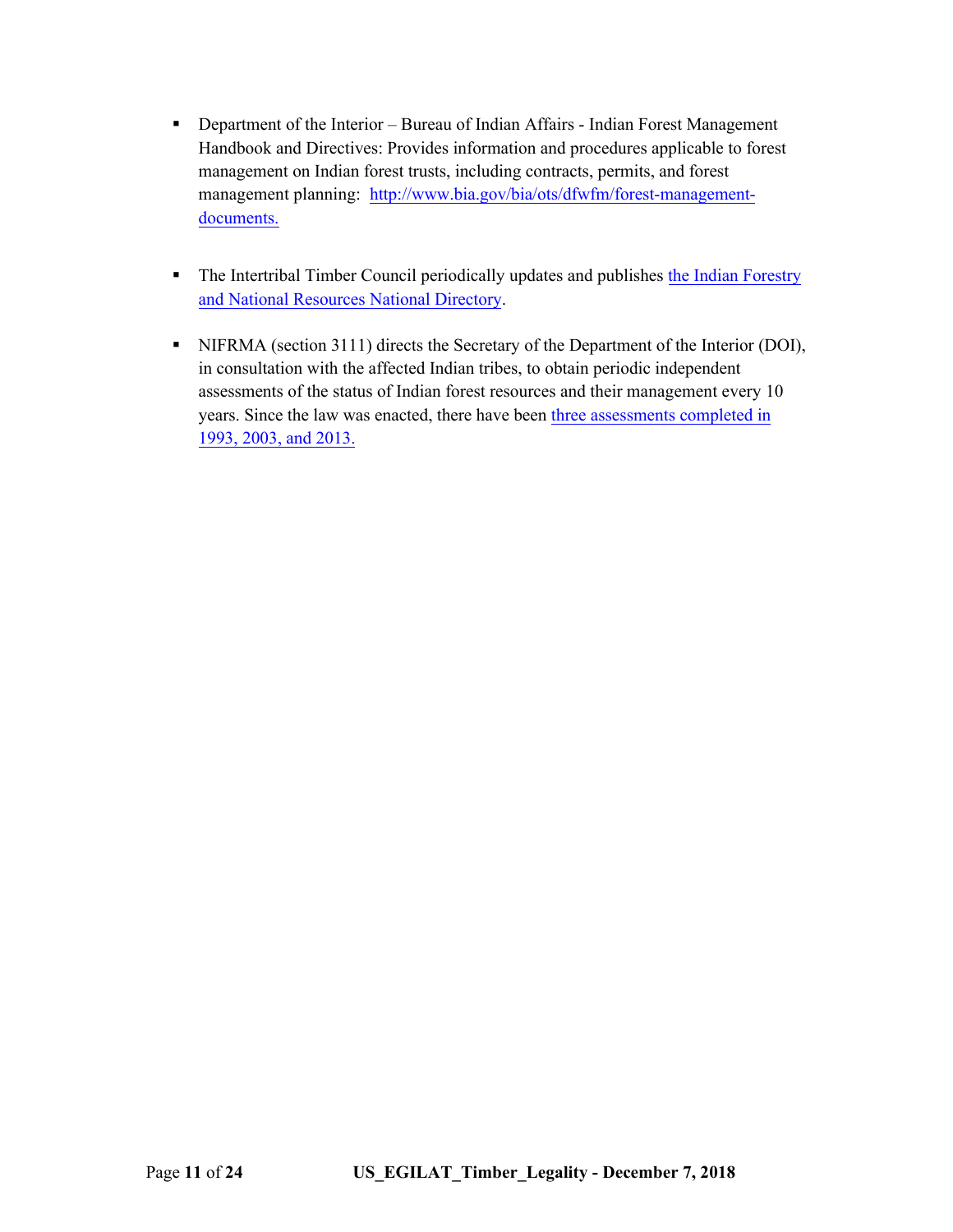# **How do timber harvesting laws operate in the United States of America?**

*NOTE: This section should provide information describing how the U.S.'s laws in the previous section operate, including the institutions in the U.S. that are responsible for managing and enforcing timber harvesting laws and regulations. This information will be important to inform trading partners about legal timber in the U.S.* 

*This section may include general information that answers the following questions:* 

- *What are the requirements of legislation in the U.S. that authorises or regulates the harvesting or exportation of timber?*
- *What are the requirements of the laws or regulations that prohibit or restrict timber harvesting in specified locations, such as in parks, reserves, or protected areas;*
- *What are the requirements of the laws that prohibit or regulate harvesting or exportation of specific tree species;*
- *What are the requirements of the laws that require any type of payment, such as royalties, stumpage, or other fees, for the right to harvest timber;*
- *What are the requirements of the laws grant legal rights of use and tenure in relation to the place in which timber is harvested to people or groups of people, such as indigenous peoples;*
- *What are the requirements of the laws that prohibit or regulate the transportation, export, import, or transhipment of timber or wood products;*
- *What are the requirements of the laws that regulate the possession, purchase, sale, or processing of timber or wood products; and*
- *What are the requirements of any other laws that must be complied with for timber or wood products to be considered legally harvested or exported.*

*Please describe the requirements of these laws in such a way as to narrate the path that legal timber takes from harvest to export, including the agencies and authorities responsible for the relevant steps.*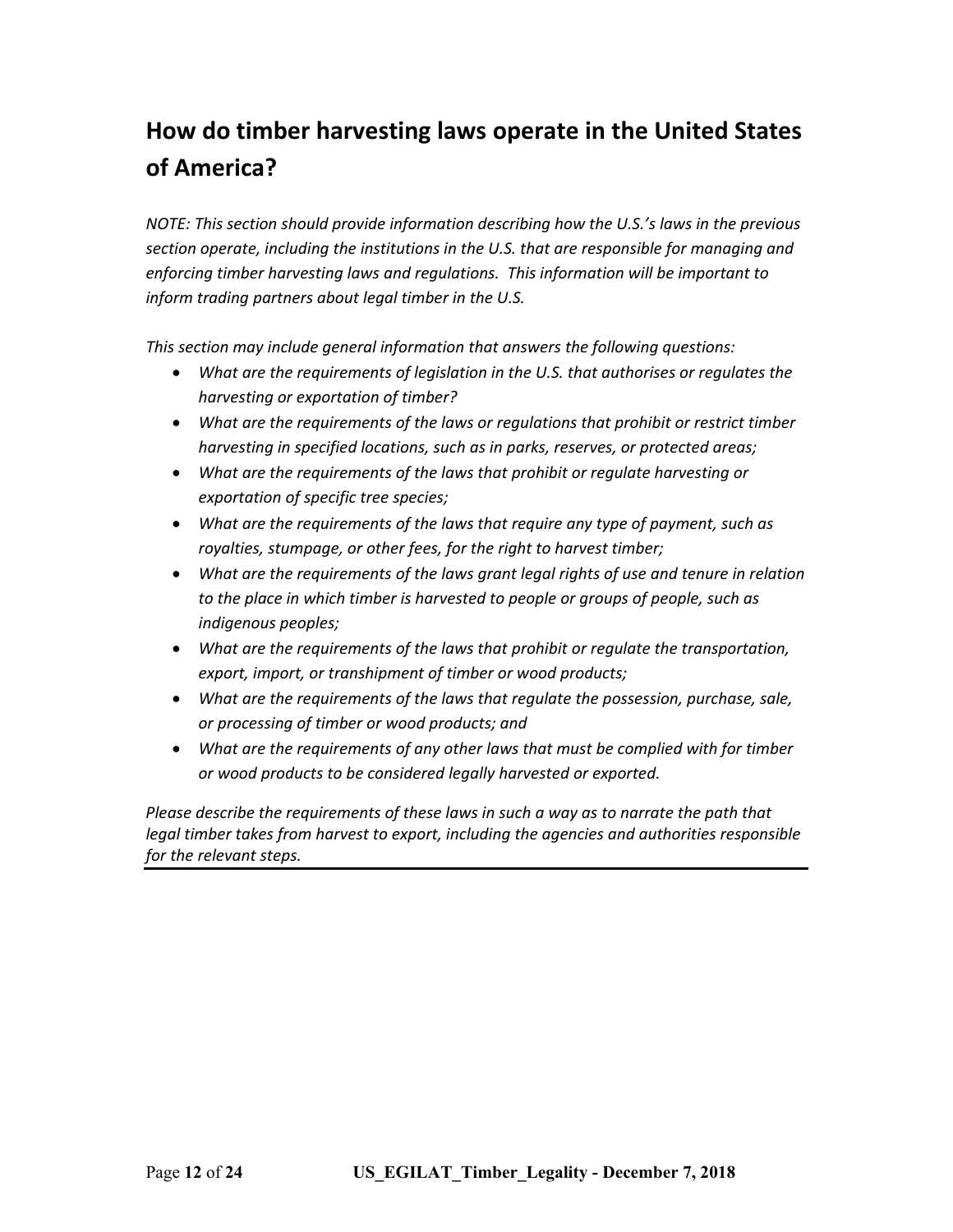#### **\* Please note that there are hyperlinks throughout this document. Please press "Ctrl" + click on underlined words for more information about the topic.\***

Due to the decentralized structure of forest management governance, diversified ownership, and dispersed supply chains in the US, there is no one simple answer to a "single narrated path or steps" that legal timber takes from harvest to export.

The numerous laws, policies, and voluntary practices that govern timber harvest, export, and relevant royalties/fees is dependent upon the ownership type, origin of harvest, and where the forest enterprise is legally based. The previous section provided a thorough overview of the main laws and links to state-specific information.

US laws are strictly enforced throughout the U.S. legal system, as are their subordinate rules and regulations. The U.S. also has very strong laws that govern infringement on private and public property, making it very difficult for timber theft to take place without penalties or prosecution. Administrative and judicial options are available to all landowners to resolve disputes over title to timber assets.

[In terms of laws specific to import or export of timber, the U.S. Lacey Act \(amended in](https://www.aphis.usda.gov/aphis/ourfocus/planthealth/import-information/SA_Lacey_Act) 2008): The Lacey Act (16 U.S.C. Section 3371 et seq.) prohibits trade in timber and wood products harvested in violation of U.S. laws as well as laws of U.S. States, Native American Tribes, and foreign governments.

The Lacey Act makes it unlawful for any person to import, export, transport, sell, receive, acquire or purchase any plant or plant product (including any timber or wood product) that is taken, possessed, transported, or in violation of any law, treaty, or regulation of the United States, any Indian tribal law, any foreign law, or any law or regulation of any State,.

The Lacey Act prohibition (16 U.S.C. Section 3372) specifically applies to laws that regulate: (1) the theft of plants; (2) the taking of plants from a park, forest reserve, or other officially protected area; (3) the taking of plants from an officially designated area; or (4) the taking of plants without, or contrary to, required authorization. The prohibition also applies to plants taken, possessed, transported, or sold without the payment of appropriate royalties, taxes, or stumpage fees required for the plant by State or foreign law; or in violation of any limitation under any law or regulation of any State or foreign law governing the export or transshipment of plants.

Violations of the Lacey Act provisions for trafficking in illegal plants or plant products may result in forfeiture of the product, civil monetary fines, or criminal penalties that may include fines and imprisonment. Goods made from illegally harvested plants may be seized and forfeited whether or not the person possessing them knows that the product is made from illegally harvested wood. Civil monetary fines or criminal misdemeanor penalties may be imposed on those who trade in illegally taken wood products if they fail to exercise due care to ensure that the product is legal. A person who exports or imports or otherwise traffics in an illegal plant or plant product, and who, in the exercise of due care, should have known the plant or plant product was taken, possessed, transported, or sold in an illegal manner, may be convicted of a misdemeanor criminal violation. Criminal felony penalties may be imposed if a person trades in timber or other plant products and they know that the tree or plant was taken, possessed, transported, or sold in some illegal manner.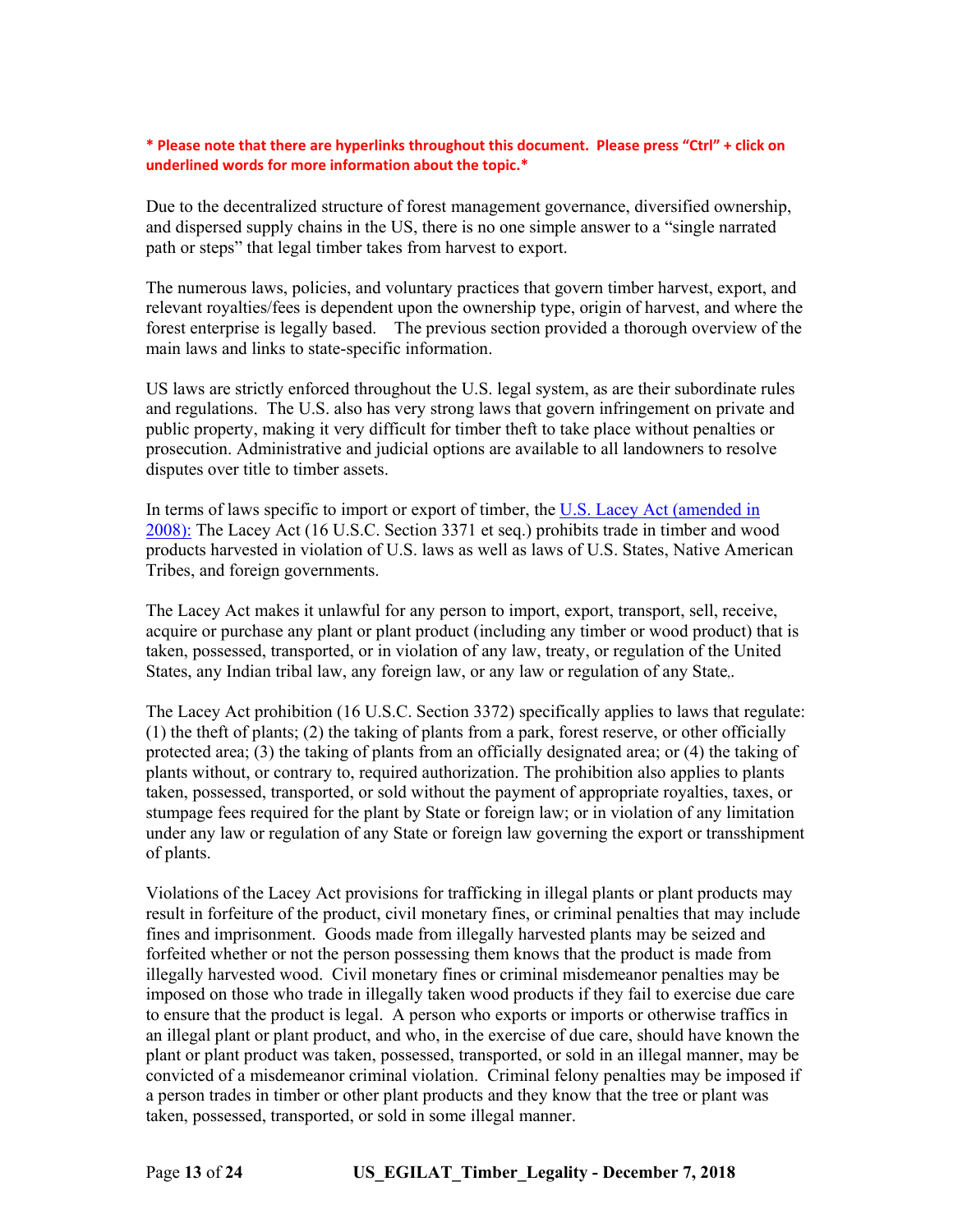The Lacey Act also makes it unlawful for any person to make or submit any false record, account, or label for, or any false identification of, any plant or plant product which has been or is intended to be "(1) imported, exported, transported, sold, purchased, or received from any foreign country; or (2) transported in interstate or foreign commerce." (16 U.S.C. Section 3372(d)).

Persons who import into the United States plants or plant products, including timber and wood products, must file a declaration upon importation. The declaration must contain (1) the scientific name of the plant product,  $(2)$  the value of the importation,  $(3)$  the quantity of plant, and (4) the name of the country of harvest". Enforcement of this declaration requirement is still being phased in. Information on the types of plant products subject to this declaration requirement is available at:

[https://www.aphis.usda.gov/aphis/ourfocus/planthealth/import-information/SA\\_Lacey\\_Act](https://www.aphis.usda.gov/aphis/ourfocus/planthealth/import-information/SA_Lacey_Act)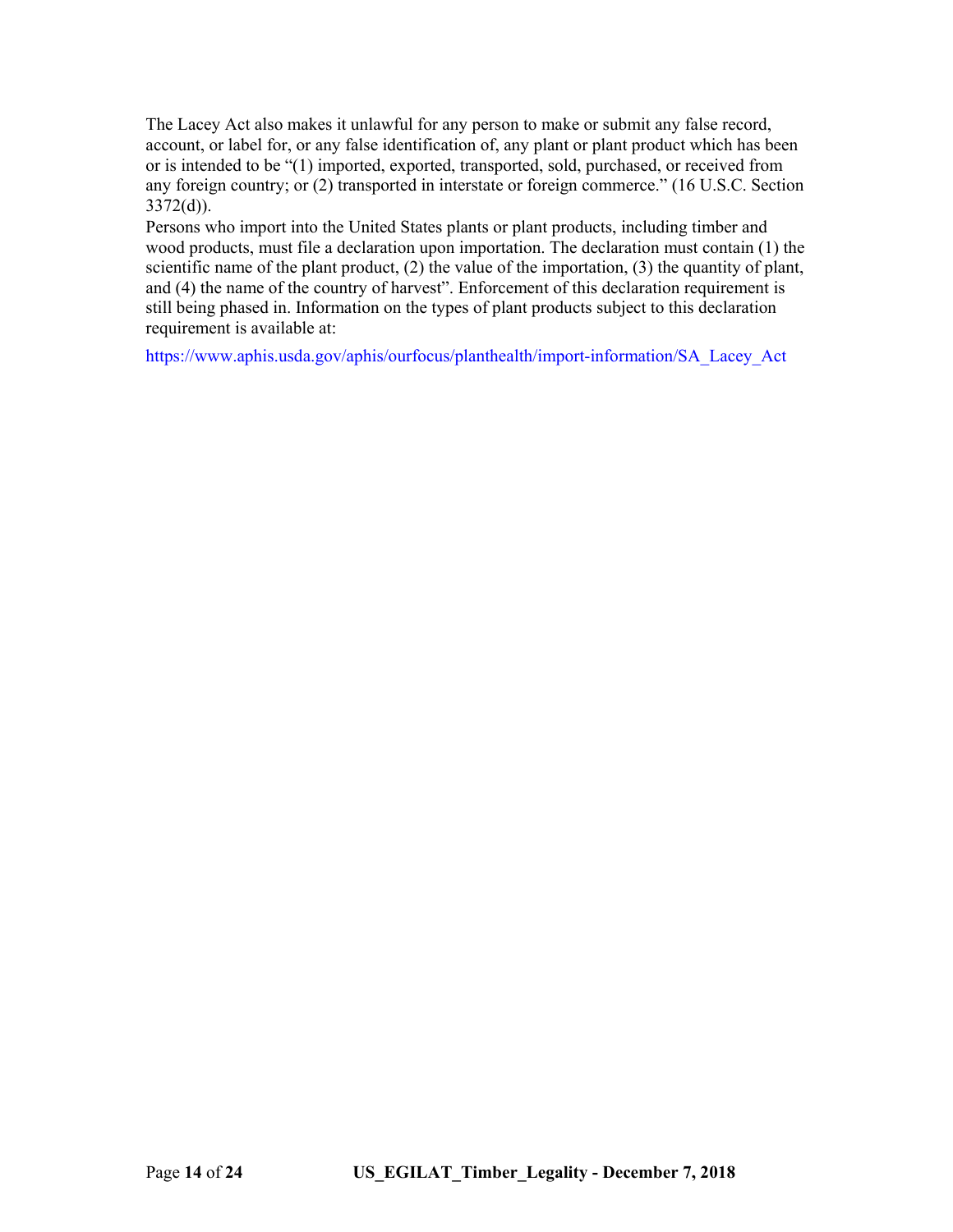### **Licences, Permits and Certification Schemes**

*NOTE: This section should provide general information on any requirements for timber or wood products from the U.S. to have licenses, permits, or certifications. APEC member economies will want access to information that can be used to reduce the risk that timber harvested in the U.S. has come from illegal sources.* 

*There may be a variety of requirements for timber harvested in the U.S. to be considered legal. These may include:* 

- *An authority or permit to harvest or felling licence*
- *An authority or permit to transport, process or trade*
- *An export permit, issued by the relevant government authority*
- *A certification or a domestic legality verification system*
- *A non‐government certification (harvest or Chain of Custody) scheme recognised by the U.S.*

*Please list the ways that someone purchasing timber from the U.S. could reduce the risk that the timber products have come from illegal sources, including the agencies responsible for issuing any documentation. Suitable examples of documentation should be included at Appendix A.* 

#### **\* Please note that there are hyperlinks throughout this document. Please press "Ctrl" + click on underlined words for more information about the topic.\***

The U.S. does not have one centralized system for legality verification due to the highly decentralized forest governance structure in the United States; nor is there one specific nation-wide government-issued document that denotes legality. Contracts of sale, permits for harvesting, documentation showing landownership, etc. -- all of these play a part in confirming legality. Individual companies may have in place environmental management systems that track their supply chains, and may also select to have their product supply chains undergo chain of custody certification by relevant certification systems.

Note that the definition and use of the word "certification" differs depending on the context in which it is used. For example, professionals operating in forestry may receive "certification" of their knowledge and skill to operate in the given field. In the forest management context, forestlands may receive "Sustainable Forest Management (SFM) certification" in which the forestlands are audited against standards by a third party. Many of these certification systems have a chain of custody component that can act as a verification of legality of timber.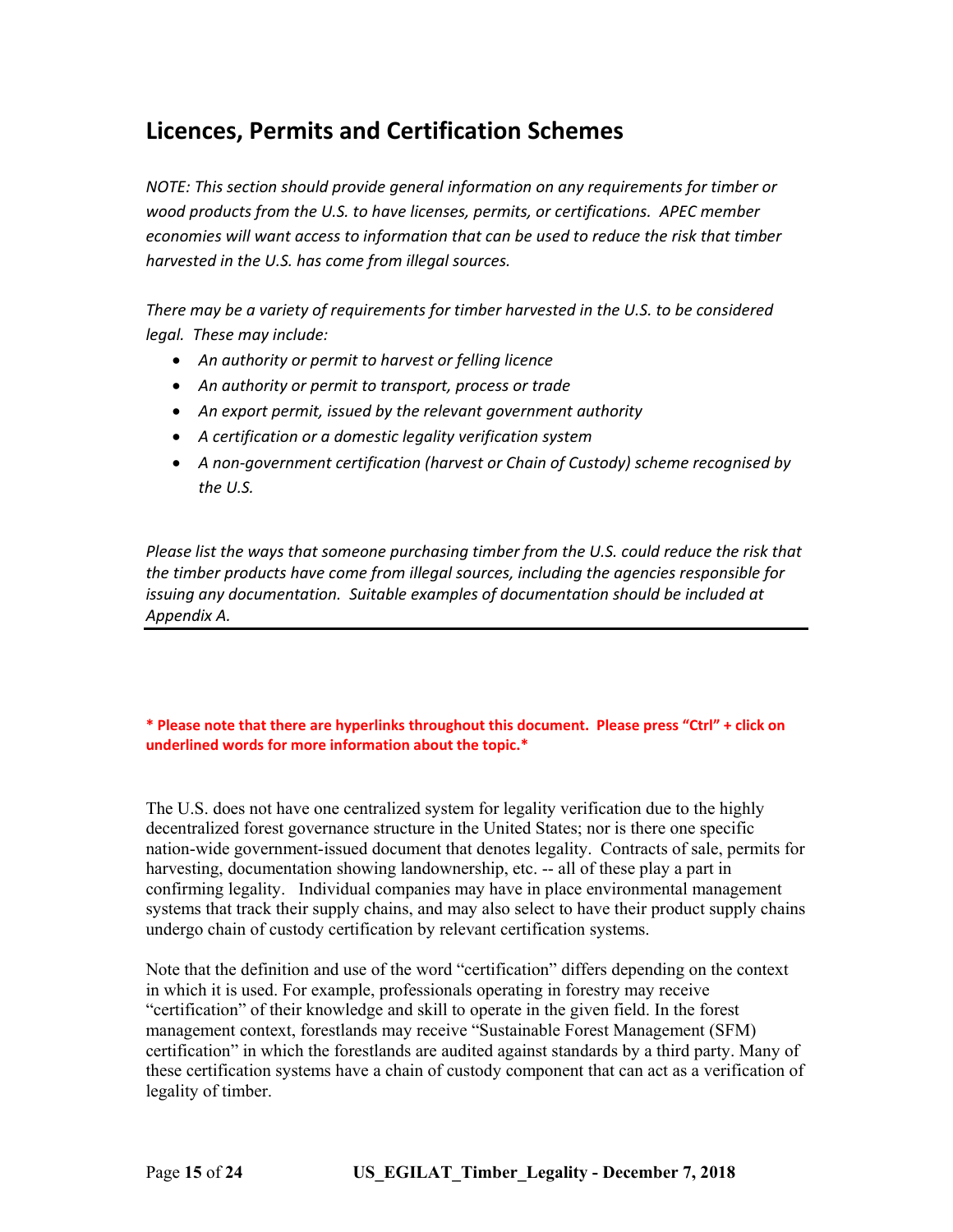#### *Sustainable Forest Management Certification*

Third party forest certification is a positive private sector innovation and one tool that can be used to verify and enhance sustainable forest management. While North American maintains one of the highest rates of hectares certified, many small nonindustrial forest landowners in the United States choose not to certify for a myriad of reasons, including the reporting and financial burden entailed with certification at the forest unit level. This is especially the case if timber harvesting only occurs once or twice within a generation, and is not the main use or source of income generation for their land.

The U.S. federal government neither mandates landowners in the U.S. to become certified, nor does it have the mandate to oversee and verify the numerous certification schemes. Moreover, the U.S. federal government carefully avoids policies that would favor one certification system over another.

In this context, forest certification is viewed as an independent activity to be undertaken at the sole discretion of the State and/or individual forest owner (Vogel 2008, Moore et al. 2012). Some US states and individual land owners have self-selected to certify their State and private lands. Many large corporate forest lands are certified.

There are three major forest certification schemes currently in use in the U.S. Approximately 20% of U.S. timberland is currently certified under one of these systems, with the large majority of the certified land being private lands.

- **[The Sustainable Forestry Initiative \(SFI\)](http://www.sfiprogram.org/)**. SFI certifies approximately 60 million forest acres in the U.S., focusing primarily on larger firms. (Note: SFI reports a total of 280 million acres certified in North America and does not report U.S. specific numbers in its annual business report and related documents. The 60 million acre total for the U.S. is estimated by the American Forest and Paper Association (AF&PA) (2016)).
- **[The Forest Stewardship Council \(FSC\)](https://us.fsc.org/en-us/what-we-do/facts-figures)**. FSC currently certifies approximately 35 million forest acres in U.S. as being sustainably managed and provides U.S. companies with CoC verification services.
- **[American Tree Farm System \(ATFS\)](https://www.treefarmsystem.org/certification-american-tree-farm-system).** ATFS is a non-profit organization explicitly designed to provide certification and CoC services to smaller firms and land-owners in the United States. ATFS certifies approximately 22 million acres in the U.S.

#### *Registration and Licensing of Harvests, Operators, and Buyers*

 Every State uses a mix of voluntary and mandatory programs directed at registering, licensing, and/or certifying operators and professionals engaged in forest management, timber harvesting and the buying/selling of timber products. (Seneca Creek Study).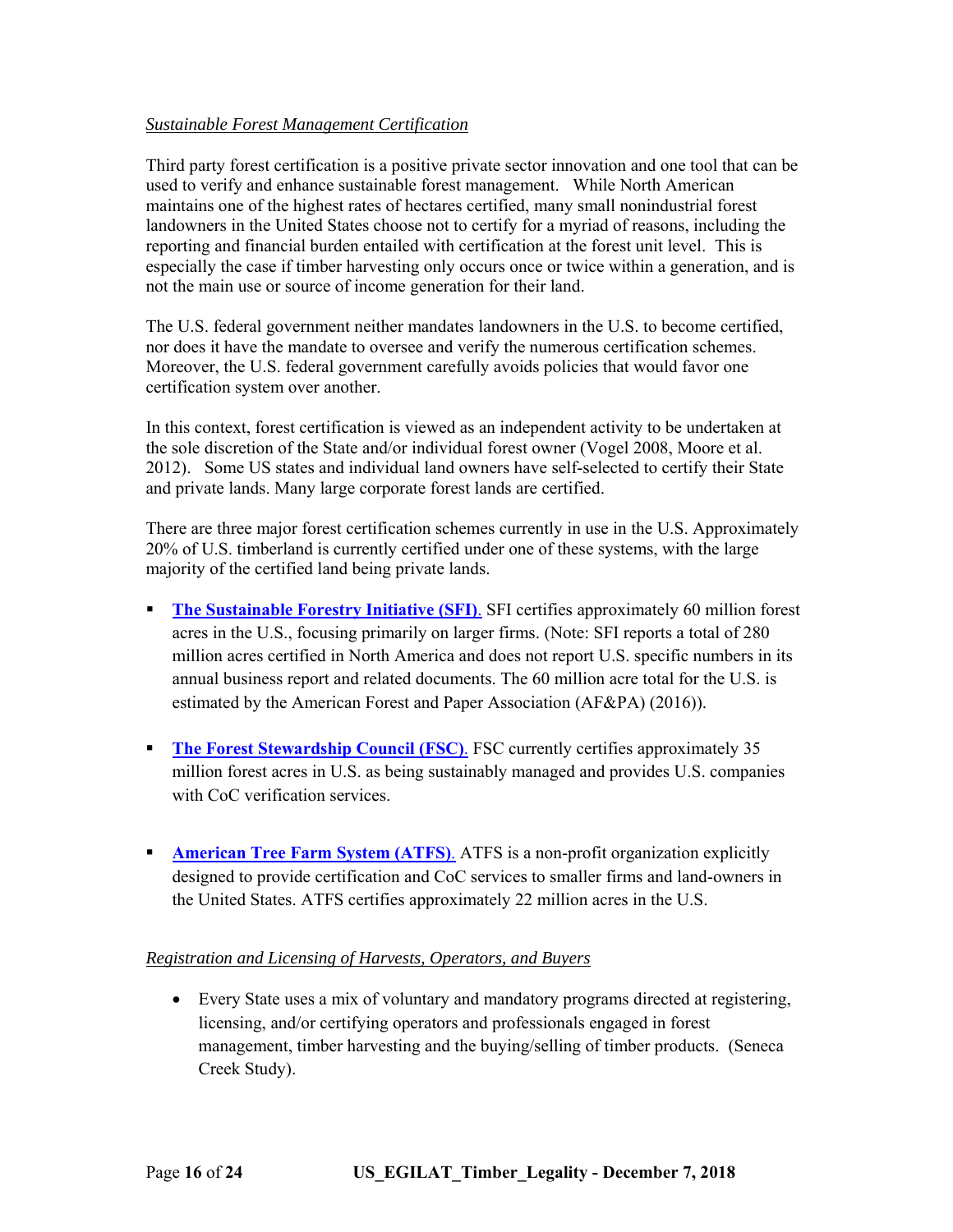In addition, private companies, State agencies, and professional societies, such as the Society of American Foresters, sponsor voluntary certification practitioner programs such as the Certified Forester program and Master Logger Program.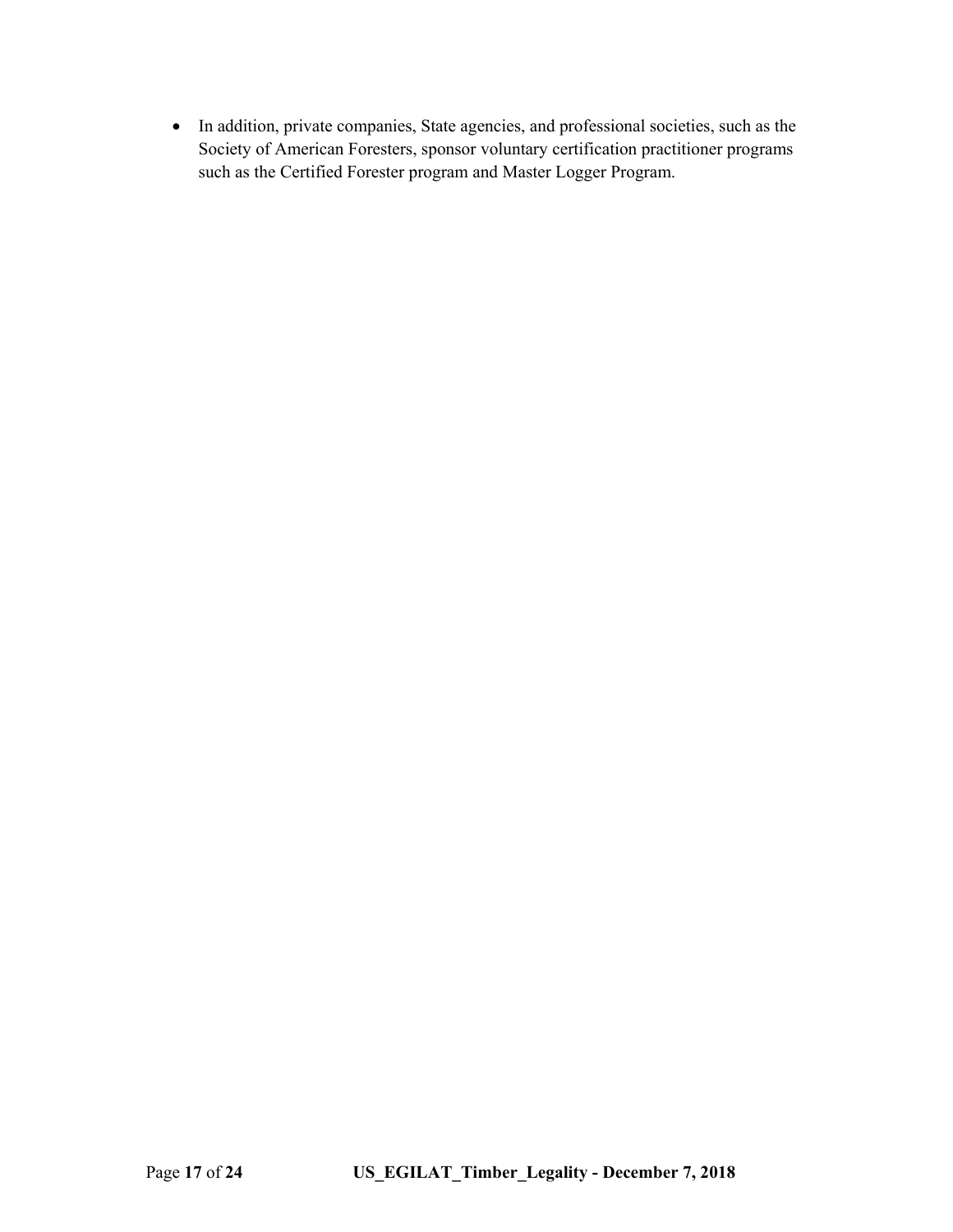# **Legality of timber products manufactured in the United States of America**

*NOTE: This section recognises that timber products from the U.S. may use timber inputs from numerous jurisdictions in manufactured products. APEC member economies will want access to information that can be used to assess and reduce the risk that timber in the*  manufactured products from the U.S. has come from illegal sources.

*In preparing this section, please indicate:* 

- *whether there are any arrangements, formal or otherwise, to trace timber supply chains in the U.S.;*
- *whether the U.S. has any legality assurance systems for domestic timber used in manufactured or complex products1;*
- *whether the U.S. has any legality assurance systems for imported timber used in manufactured or complex products.*

*Please list the ways that someone purchasing products with multiple timber inputs from the*  U.S. could reduce the risk that the timber products have come from illegal sources, including *the agencies responsible for issuing any documentation. Suitable examples of documentation should be included at Appendix A.* 

#### **\* Please note that there are hyperlinks throughout this document. Please press "Ctrl" + click on underlined words for more information about the topic.\***

The United States does not have a formal, centralized national-scale legality assurance system that traces timber supply chains in the U.S.

Due to the sheer geographical size of the United States, complexity of the US timber supply chain, and the end mill location, timber may pass through several timber handlers and a regional consolidation or distribution center before arriving at a mill for processing. Individual companies may have in place environmental management systems that track their supply chains, and may also select to have their product supply chains undergo chain of custody certification by relevant certification systems.

Page **18** of **24 US\_EGILAT\_Timber\_Legality - December 7, 2018**  -<sup>1</sup> For the purposes of this document, a 'complex product' is taken to mean a product that includes wood that has been significantly transformed and potentially sourced from a range of timber species or harvest locations.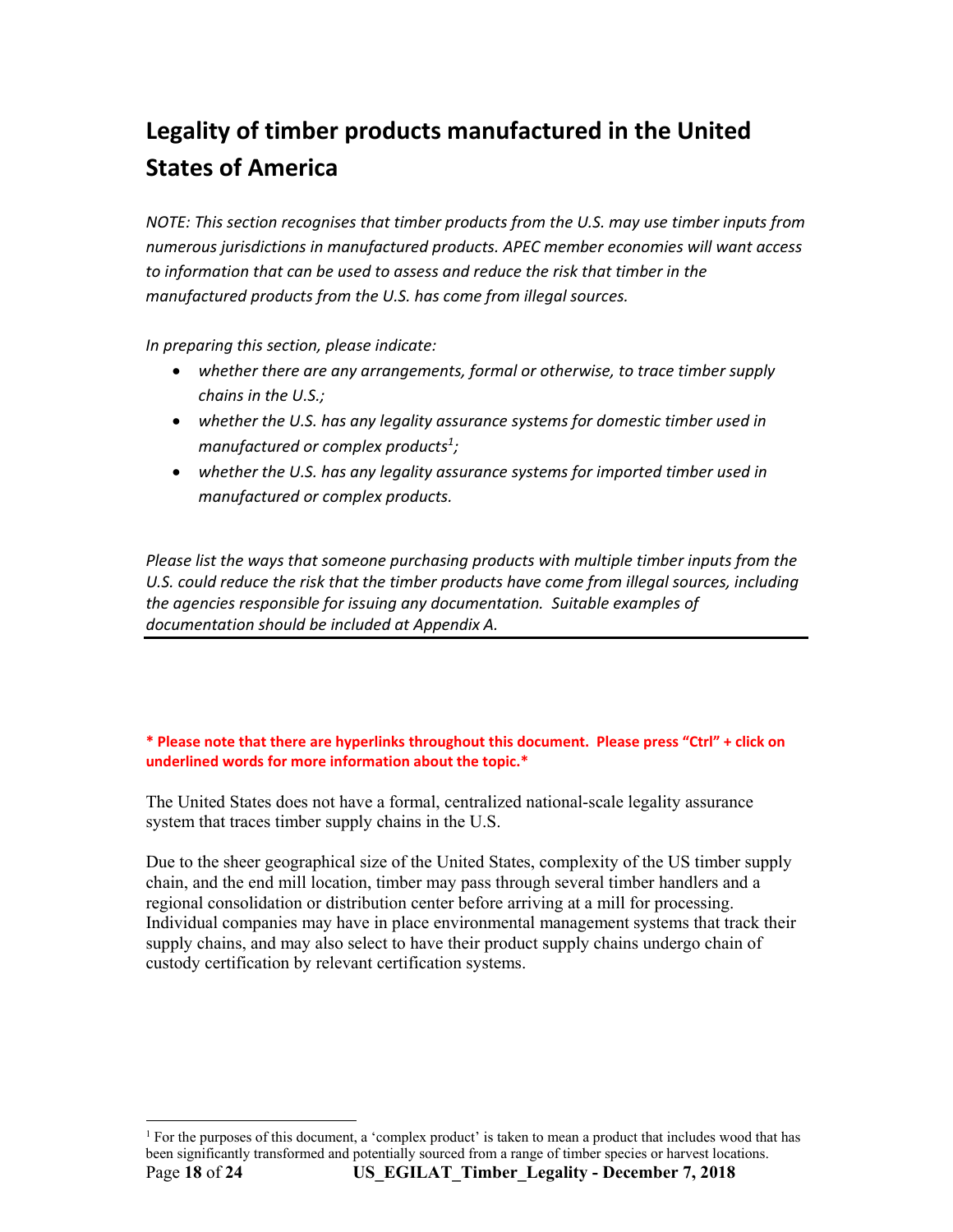### **Other relevant non‐government resources**

*NOTE: Please include in this section: any initiatives or government endorsed or supported entities or resources that assist in the identification of timber legality. Sources may include organisations, civil society groups or multilateral forums.* 

**\* Please note that there are hyperlinks throughout this document. Please press "Ctrl" + click on underlined words for more information about the topic.\***

**"Assessment of Lawful Harvesting and Sustainability of U.S. Hardwood Exports." Study Indicating Low Risk of Illegality of Timber Harvested in U.S.:**  [https://www.illegal-logging.info/sites/](https://www.illegal-logging.info/sites/files/chlogging/uploads/AHECRISKASSESSMENT.pdf)files/chlogging/uploads/ AHECRISKASSESSMENT.pdf

In 2008 a comprehensive study on the level of risk associated with U.S. hardwood production showed that "there is less than a 1% risk of any illegal wood entering the U.S. hardwood supply chain. This is due to the combined effects of clear and fully enforced property rights, multi-generational family forest ownership, respect for the rule of law, and a strong civil society."

The same study concluded, "given the safety-net of national and state regulations and programs that address unlawful conduct and faulty forest practices, the need for traceability, independent chain of custody and/or controlled wood certification to demonstrate legality should not be a crucial consideration for U.S. sourcing of hardwood products."

The study was conducted by Seneca Creek Associates, supported by the American Hardwood Export Council (AHEC), to review and evaluate data useful in determining the level of risk associated with U.S. hardwood production with respect to its legality and sustainability. This assessment has been used by numerous parties as evidence indicating that there is very low risk that U.S. timber exports come from illegal sources. **An updated study is set to be released in early 2018.**

#### **Legal Information Institute**

Legal Information Institute is a small research, engineering, and editorial group housed at the Cornell Law School founded on the belief that everyone should be able to read and understand the laws that govern them, without cost. They keep a running list of timber protection related laws which can be found here: [\(https://www.law.cornell.edu/uscode/text/16/chapter-4\)](https://www.law.cornell.edu/uscode/text/16/chapter-4)

#### **Forest Legality Initiative (FLI) Resources**

[Forest Legality Initiative](http://www.forestlegality.org/) is a multi-stakeholder project led by the World Resources Institute (WRI) aimed at reducing illegal logging through supporting the supply of legal forest products. Their website contains a wealth of information and best practices resources. In addition, WRI, in collaboration with the [International Wood Products Association \(IWPA\),](http://www.iwpawood.org/) has hosted several [Wood Trade Compliance Training and Due Diligence Tools](http://www.iwpawood.org/?page=DueDiligenceTrain) courses for U.S. forest products importers. The course identifies challenges, strategies and resources for U.S. importers to comply with the Lacey Act.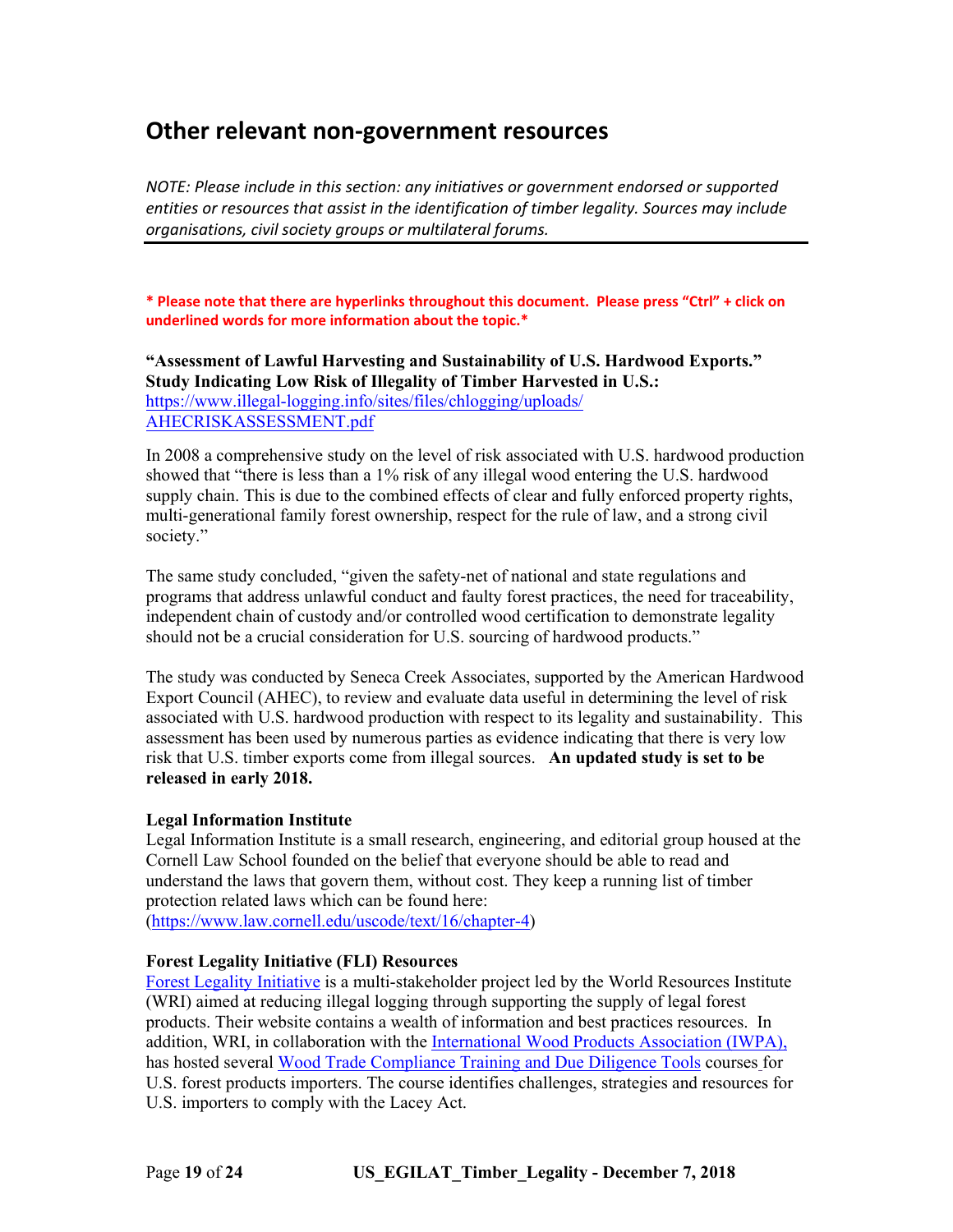#### **Industry Association Resources**

[American Hardwood Export Council \(AHEC\):](http://www.americanhardwood.org/en/environmental-profile/legality) To help buyers of U.S. hardwood to comply with the European Union Timber Regulation and similar laws, AHEC has developed an online system to allow U.S. hardwood exporters to create an American Hardwood Environmental Profile (AHEP) with every individual consignment of product delivered to any market in the world.

While not specific to legality in regards to harvesting, below is information on two additional organizations whose work informs US building code and phytosanitary standards, regulations, and certifications:

[National Hardwood Lumber Association \(NHLA\):](http://www.nhla.com/) The National Hardwood Lumber Association was founded in 1898 to establish a uniform system of grading rules for the measurement and inspection of hardwood lumber in the United States.

[American Lumber Standards Committee \(ALSC\):](http://www.alsc.org/geninfo_summary_mod.htm) The American Lumber Standards Committee Incorporated (ALSC), is comprised of manufacturers, distributors, users, and consumers of lumber, serves as the standing committee for the American Softwood Lumber Standard (Voluntary Product Standard 20) and in accordance with PS 20, administers an accreditation program for the grade-marking of lumber produced under the system. The ALS system also provides the basis for acceptance of lumber and design values for lumber by the building codes throughout the United States.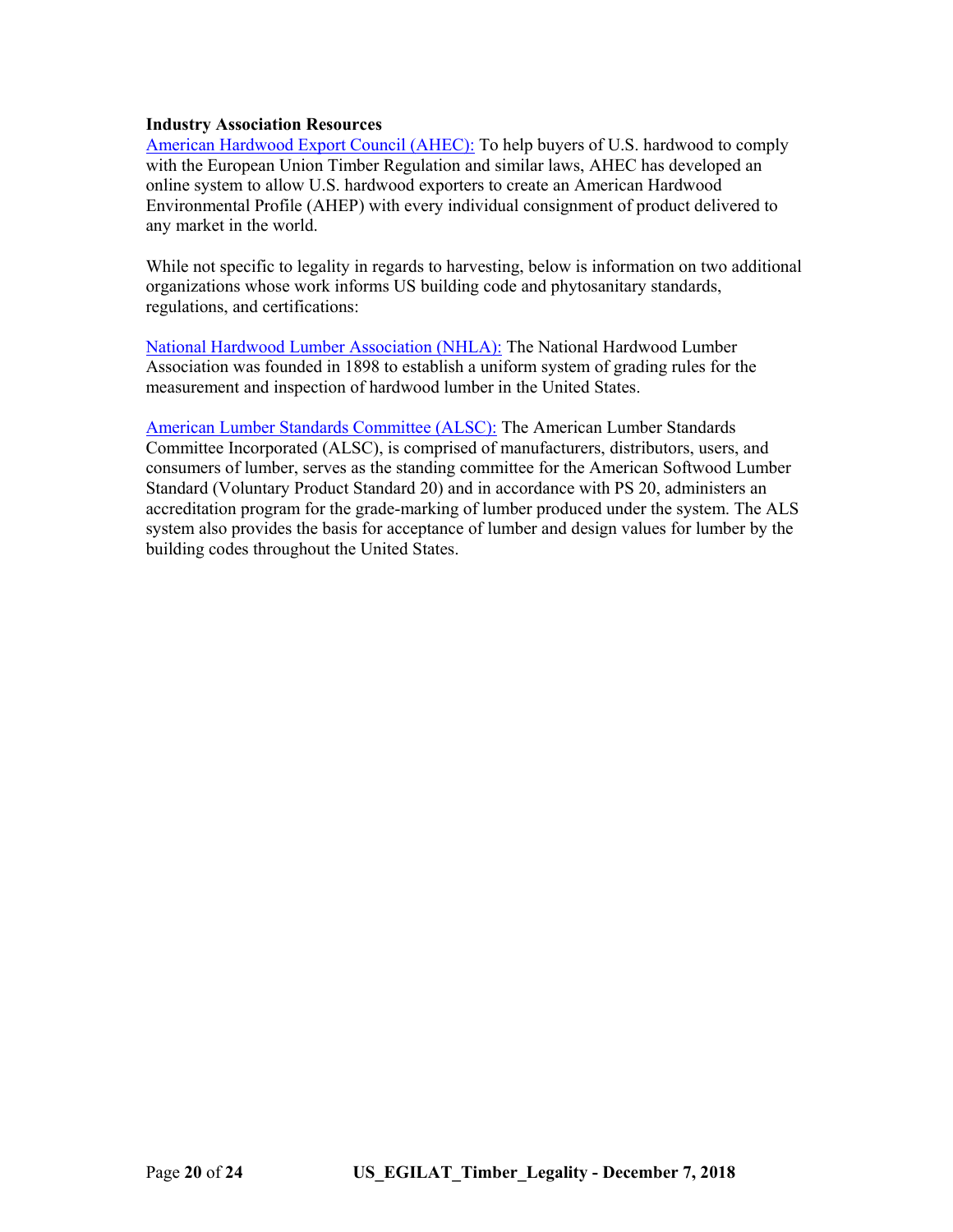## **Who should I contact for further information?**

*NOTE: This section should provide details of the relevant government contacts for information on timber legality in the U.S.* 

There are numerous federal and state agencies involved in regulating and monitoring forest legality in the United States. The appropriate contact is dependent on the specific concern or question. For State specific questions, please contact the relevant State Forestry Agency (links provided earlier in this document). For other questions, below is a list of relevant agency contacts within the federal government.

US Department of Agriculture – Foreign Agricultural Service: Fahran Robb: [Fahran.robb@fas.usda.gov](mailto:Fahran.robb@fas.usda.gov)

US Department of Agriculture – Animal Plant and Health Inspection Service: Dorothy Wayson: [Dorothy.C.Wayson@aphis.usda.gov](mailto:Dorothy.C.Wayson@aphis.usda.gov)

US Department of Agriculture – Forest Service Jennifer Conje: [Jconje@fs.fed.us](mailto:Jconje@fs.fed.us)

US Department of Commerce - Joanne Littlefair: [Joanne.Littlefair@trade.gov](mailto:Joanne.Littlefair@trade.gov)

US Department of Justice - Laurie Dubriel: Laurie.Dubriel@usdoj.gov

US Department of State Luke Thompson: ThompsonLD@state.gov

Office of the US Trade Representative Laura Buffo: Laura\_Buffo@ustr.eop.gov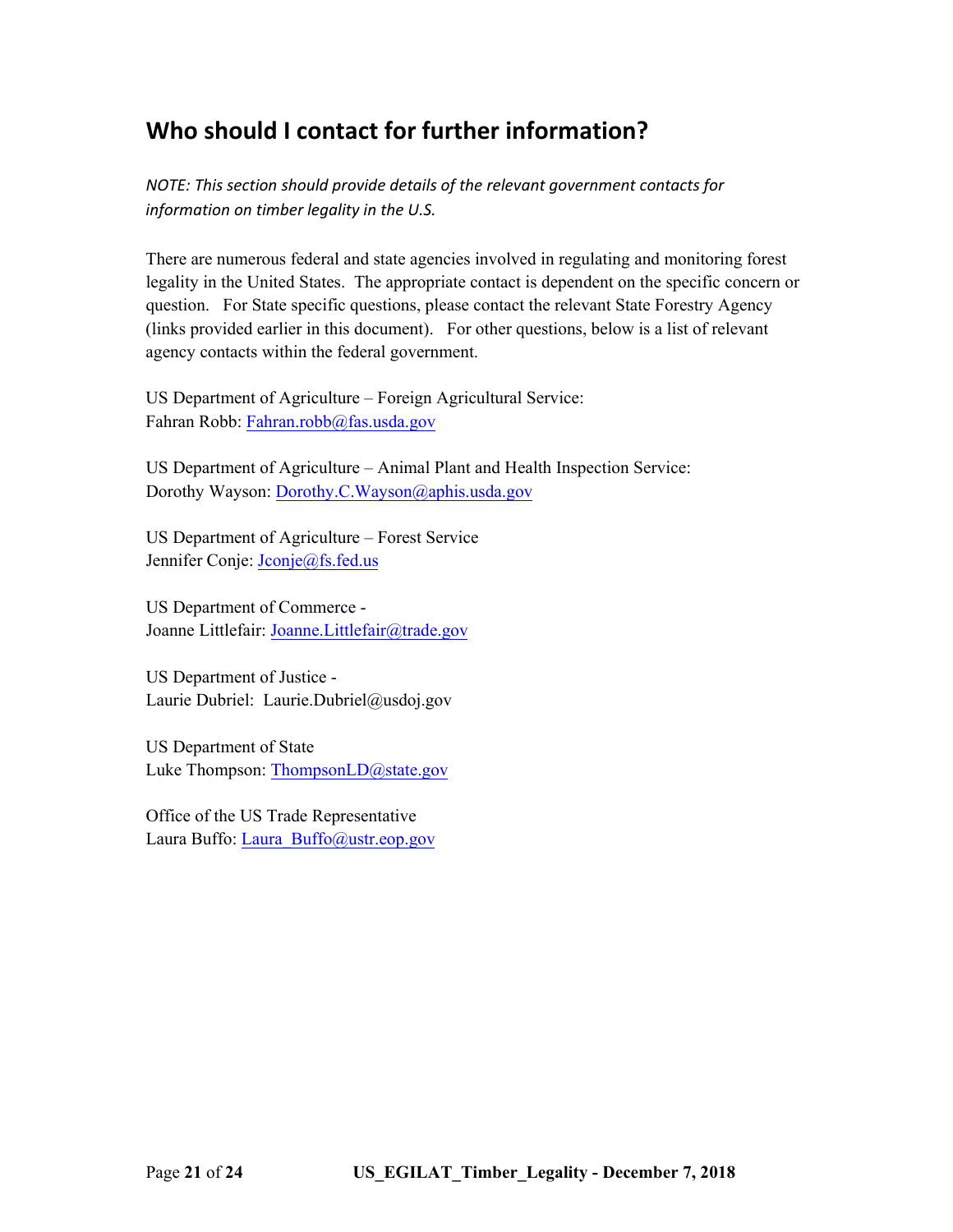## **Attachments**

NOTE: This section is for any additional information, including copies of relevant sample documents or link to sites containing further information. Sample documents could include copies of a felling license, permit to harvest, license to harvest, export permit or government endorsed legality certification. Including copies of sample documents will allow APEC member economies, the private sector, and civil society to be aware of what they should look like